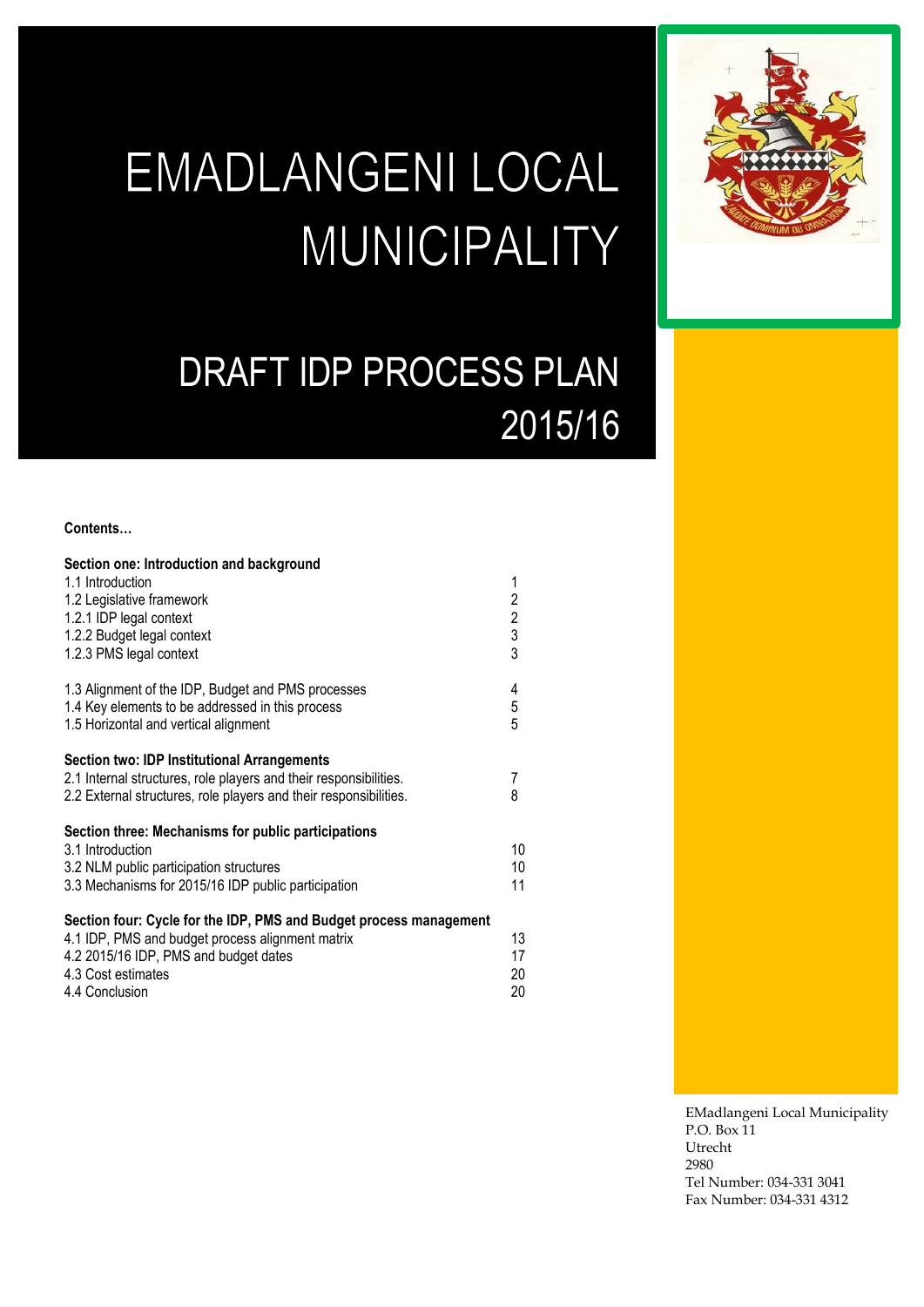#### **1.1 Introduction**

Generally, an Integrated Development Plan (IDP) is understood as, an approach to planning that involves the entire municipality and its citizens in finding the best solutions to achieve good long-term development. It is a super plan for an area that gives an overall framework for development. It aims to co-ordinate the work of local and other spheres of government in a coherent plan to improve the quality of life for all the people living in an area. It should take into account the existing conditions and problems and resources available for development. The plan should look at economic and social development for the area as a whole. It must set a framework for how land should be used, what infrastructure and services are needed and how the environment should be protected

The process plan is a municipality's schedule of events detailing all events and activities involved leading to the drafting and completion of the IDP. It is a statement that outlines in detail all the processes that the municipality will embark on in completing its IDP cycle. The IDP process planning is a regulated activity that should be executed as prescribed by Section 28 of the Municipal Systems Act, 32 of 2000 (MSA). It sets out, in writing, a guide to planning, drafting, adoption and review of the municipality's IDP.

Apart from compliance prerogatives, the IDP process plan is an essential tool in that it presents the activities to be conducted in producing a credible IDP whilst it simplifies the monitoring and evaluation of the planning process by providing timeframes and persons responsible for various planning activities. As such the Emadlangeni Local Municipality hereby present it's 2015/16 IDP Process Plan which includes the following items:

- The organisational arrangements for the IDP processes,
- Appropriate mechanisms, processes and procedures for consultation and participation of local communities, organs of state, traditional authorities and other role players in the IDP drafting process,
- Mechanisms and procedures for vertical and horizontal alignment,
- A programme specifying the time frames for different planning steps.

#### **1.2 Legislative framework**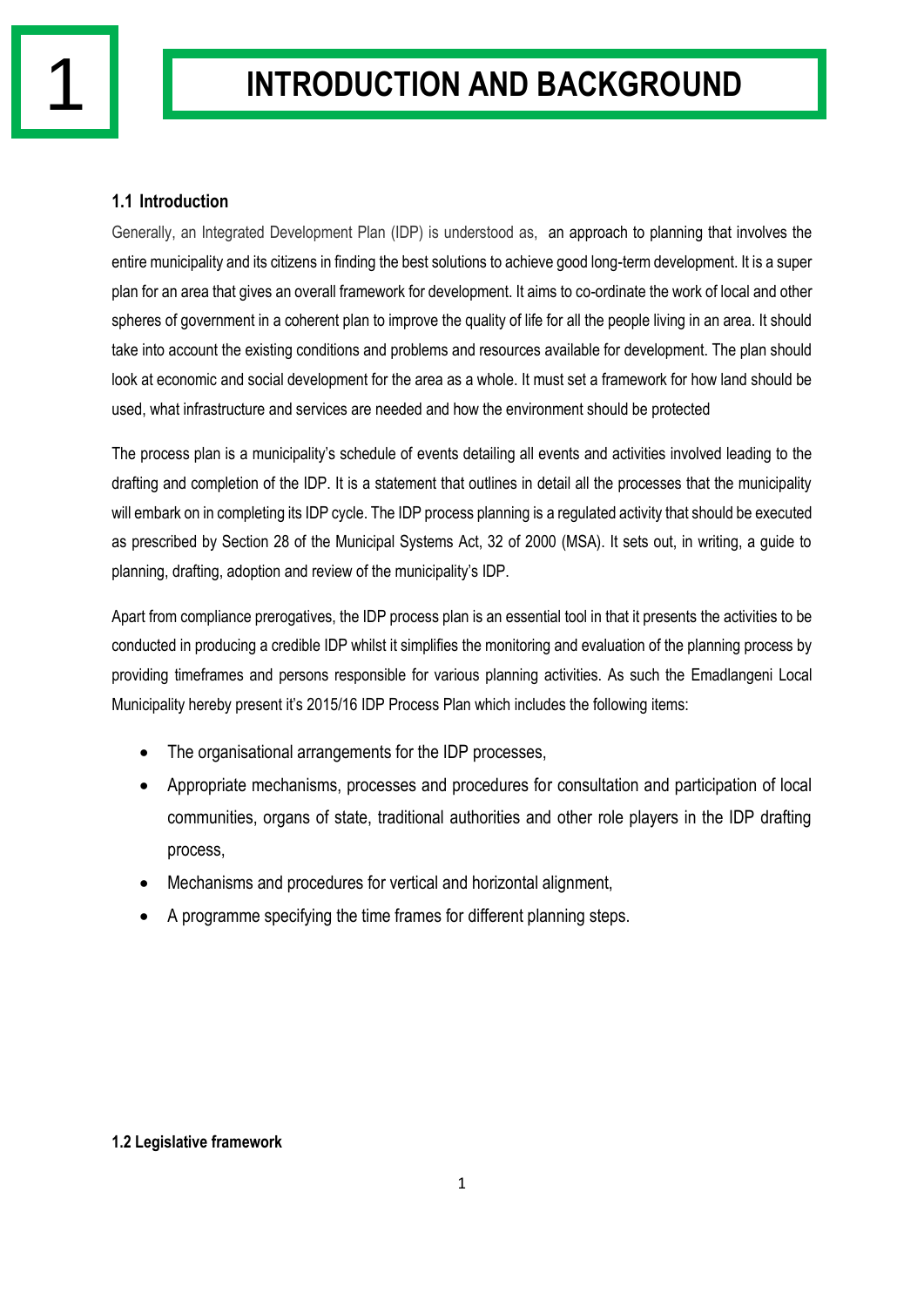#### **1.2.1 The IDP Legal context**

In the main, the IDP is a prescription from the Municipal Systems Act (2000). Chapter 5 and Section 25 (1) of the MSA indicate that:

Each municipal council must, within a prescribed period after the start of its elected term, adopt a single, all inclusive and strategic plan for the development of the municipality which

- Links integrates and coordinates plans and takes into account proposals for the development of the municipality;
- Aligns the resources and capacity of the municipality with the implementation of the plan;
- Complies with the provisions of this Chapter; and
- Is compatible with national and provincial development plans and planning requirements binding on the municipality in terms of legislation.

As provided by this section, the Emadlangeni local municipality developed its 2015/16 IDP and was adopted accordingly. Furthermore Chapter 5, Section 34 of the Municipal Systems Act 32 of 2000, requires that a municipal council must review in accordance its integrated development plan annually in accordance with an assessment of its performance measurements in terms of section 41; and to the extent that changing circumstances so demand; and the council may amend its IDP in accordance with a prescribed process. As such this document is therefore intended to present a series of activities to be undertaken in order to comply with this provision of the Act in reviewing the 2015/16 IDP.

In terms of the core components of integrated development plans, Section 26 of the Municipal Systems Act, 32 of 2000 indicates that, an integrated development plan must reflect-

- The municipal council's vision for the long term development of the municipality with special emphasis on the municipality's most critical development and internal transformation needs;
- An assessment of the existing level of development in the municipality, which must include an identification of communities which do not have access to basic municipal services;
- The council's development priorities and objectives for its elected term, including its local economic development aims and its internal transformation needs;
- The council's development strategies which must be aligned with any national and provincial sector plans and planning requirements binding on the municipality in terms of legislation;
- A spatial development framework which must include the provision of basic guidelines for a land use management system for the municipality;
- The council's operational strategies;
- Applicable disaster management plans;
- A financial plan, which must include a budget projection for at least the next three years; and
- The key performance indicators and performance targets determined in terms of section 41.

#### **1.2.2 The annual budget legal context**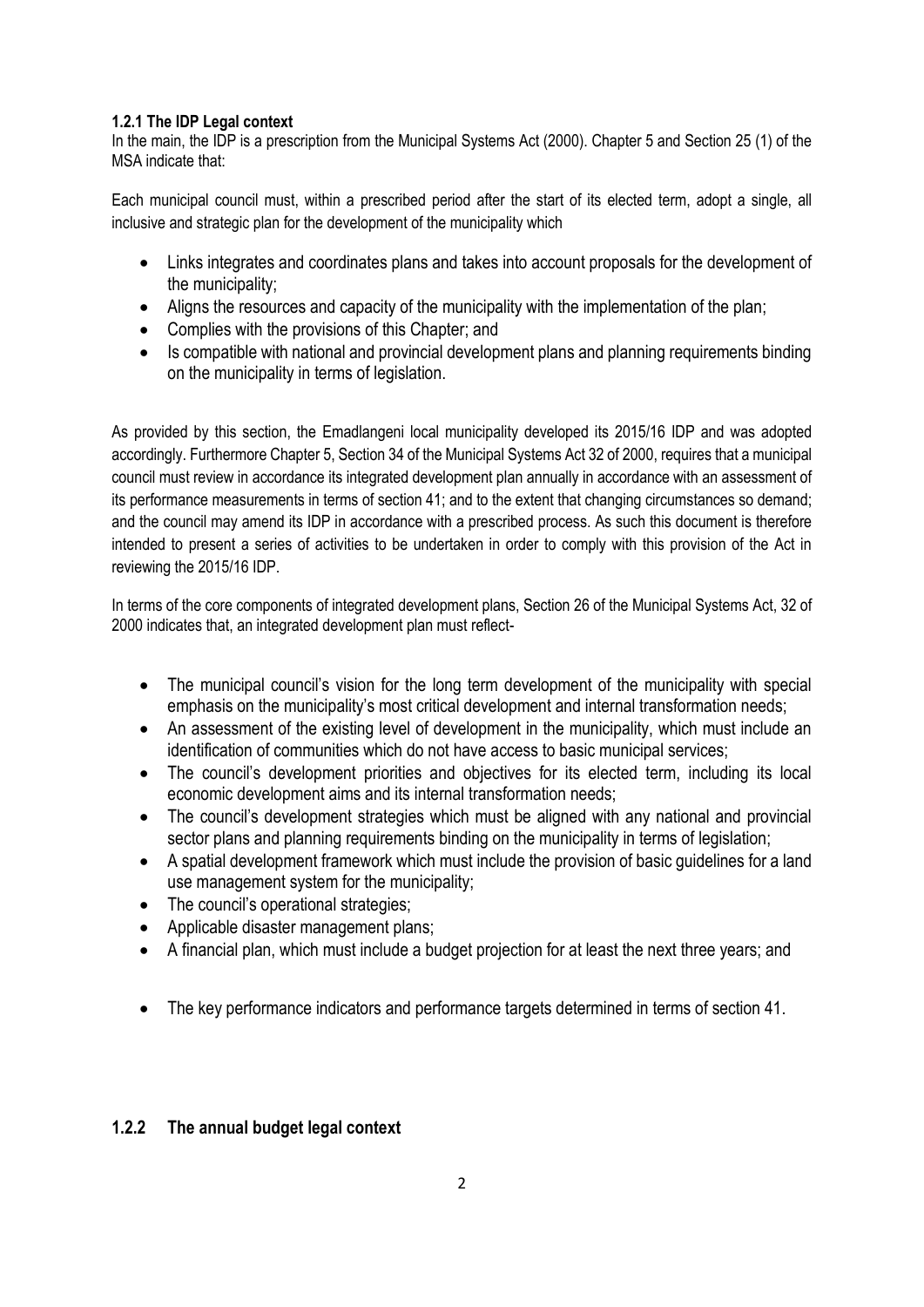The promulgation of the Municipal Finance Management Act (2004) formalised the link between the annual budget and the IDP. Chapter 4 and Section 21 (1) of this Act indicates that, The Mayor of a municipality must, at least 10 months before the start of the budget year, table in the municipal council a time schedule outlining key deadlines for:

- The preparation, tabling and approval of the annual budget;
- The annual review of-
	- $\circ$  The integrated development plan in terms of section 34 of the Municipal Systems Act; and
	- $\circ$  The budget related policies.
- The tabling and adoption of any amendments to the integrated development plan and the budgetrelated policies; and
- The consultative processes forming part of the processes referred to in subparagraphs (i), (ii) and (iii).

#### 1.2.3 **The PMS legal context**

In the main, the municipal PMS is regulated by Chapter 6 of the Municipal Systems Act 32 of 2000. Section 38 of the said Act provides for the establishment of the PMS that is commensurate with its resources, best suited to its circumstances and in line with the priorities, objectives, indicators and targets contained in its IDP. That system should promote a culture of performance management among its political structures, political office bearers and councillors as well as its administration.

Section 41of the MSA further provides for the core components of the PMS which includes the following;

- Set appropriate key performance indicators as a yardstick for measuring performance including outcomes and impact, with regards to the municipality's development priorities and objectives set out in its IDP,
- Set measurable performance targets with regards to each of those development priorities and objectives,
- With regards of those development priorities and objectives and against the key performance indicators and targets monitor performance and measure and review performance at least once a year,
- Take steps to improve performance with regard to those development priorities and objectives where performance targets are not met,
- Establish a process of regular reporting to the council, other political structures, political office bearers, staff of the municipality and the public as well as appropriate organs of state.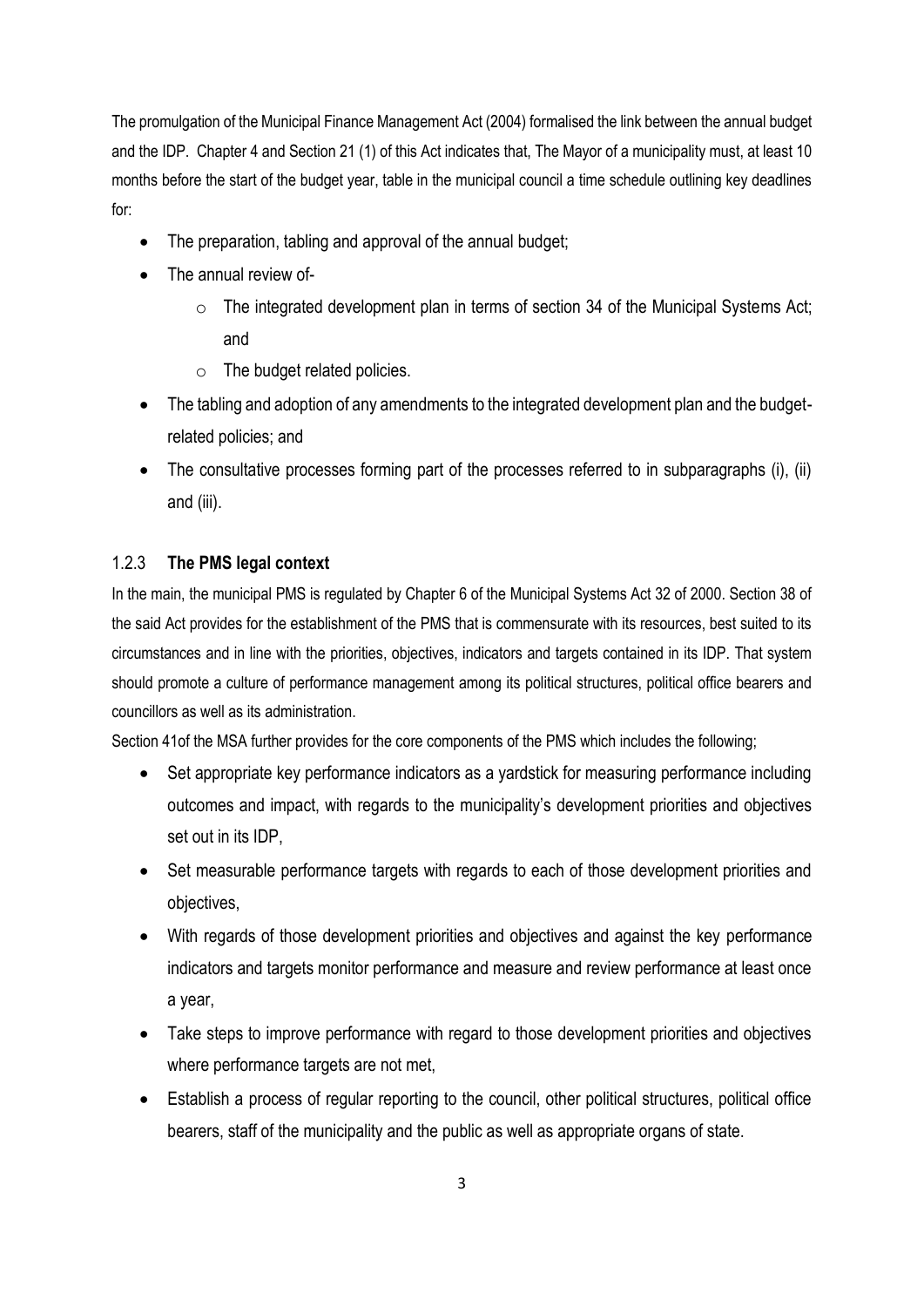Section 40 of this act requires the municipality to establish mechanisms to monitor and review its performance management system. Also important is section 42 of the act which requires the municipality to involve the community in the development, implementation and review of the municipality's PMS with particular reference to allowing the community to participate in the setting of appropriate key performance indicators and performance targets for the municipality.

#### **1.3 Alignment of the IDP, Budget and PMS processes**

Effective and efficient service delivery cannot be achieved through the development and review of the IDP alone without a proper linkage of the IDP, budget and PMS. The IDP is a master plan which should be supported by some resource plan to implement it as well as some monitoring and evaluation plan to ensure its effective implementation. In this case the budget is the resource plan and the PMS is a monitoring and evaluation plan. Recognising the importance of these linkages for life- changing service delivery, this process plan considered the required alignment as it is reflected in the sequence of activities to be undertaken. These linkages are then summarised in the following schematic representation.



Update the current development status,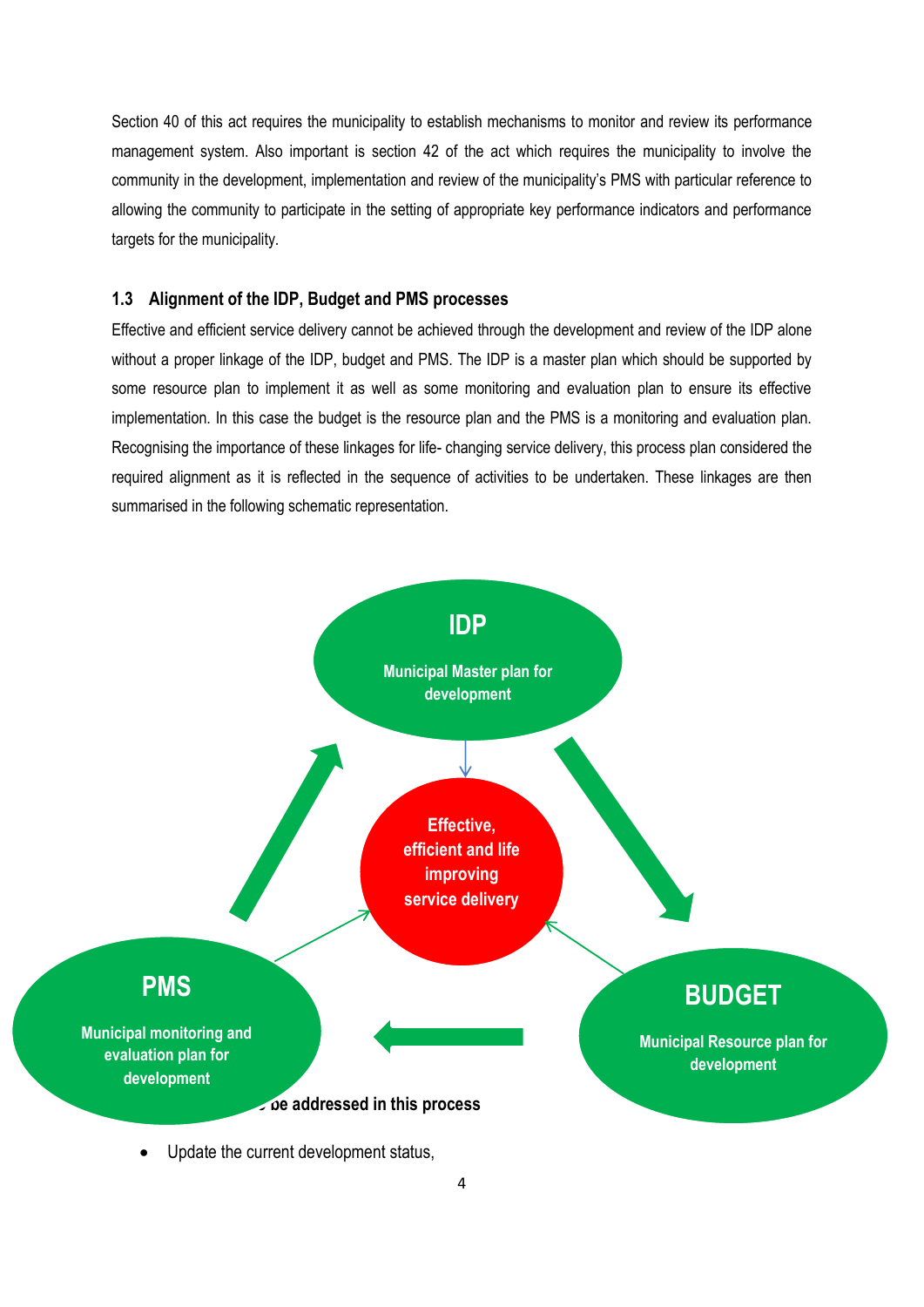- Comments received from the various role-players in the assessment of the IDP Review documentation for 2015/16
- Shortcomings and weaknesses identified through self-assessment including poor coordination and management of the planning process, inadequate participation of internal structures in IDP process, poor public participation process and lack of performance monitoring and evaluation mechanisms,
- Review of the Strategic elements of the IDP based on new council's priorities and management objectives,
- Addressing areas requiring additional attention in terms of legislative requirements not addressed during the previous years of the IDP Review Process,
- Alignment of the IDP with newly completed Sector Plans;
- The update of the Financial Plan, the list of projects (both internal and external funded), and the capital investment framework.

#### **1.5 Horizontal and vertical alignment**

The alignment approach that Emadlangeni Local Municipality will employ allocates equal importance to horizontal and vertical levels. In this case horizontal alignment is between the District and other Local Municipalities, whilst vertical is between the municipality, the province and the national departments and parastatals as well as other service providers. The alignment that is mentioned in here between municipalities on the one hand involves ensuring that their planning activities and processes are coordinated and addressed jointly. On the other hand, alignment between local government and other spheres of government as well as parastatals or service providers ensures that the IDP is in line with national and provincial policies and strategies so that it is considered for the allocation of departmental budgets and conditional grants.

In order to ensure the horizontal alignment, Emadlangeni Local Municipality is available and prepared to meaningfully participate in the alignment activities coordinated by the ADM to involve all local municipalities constituting the ADM family **(ADM Planning and Development Forum)**. These meetings are foreseen to be seating for each phase of the IDP review as follows;

| Phase 1: Analysis phase                 | : 28 September 2014 |
|-----------------------------------------|---------------------|
| Phase 2: Strategies phase               | : 14 December 2014  |
| Phase 3: project identification phase   | : 15 March 2015     |
| Phase 4: Integration and approval phase | : 14 June 2015      |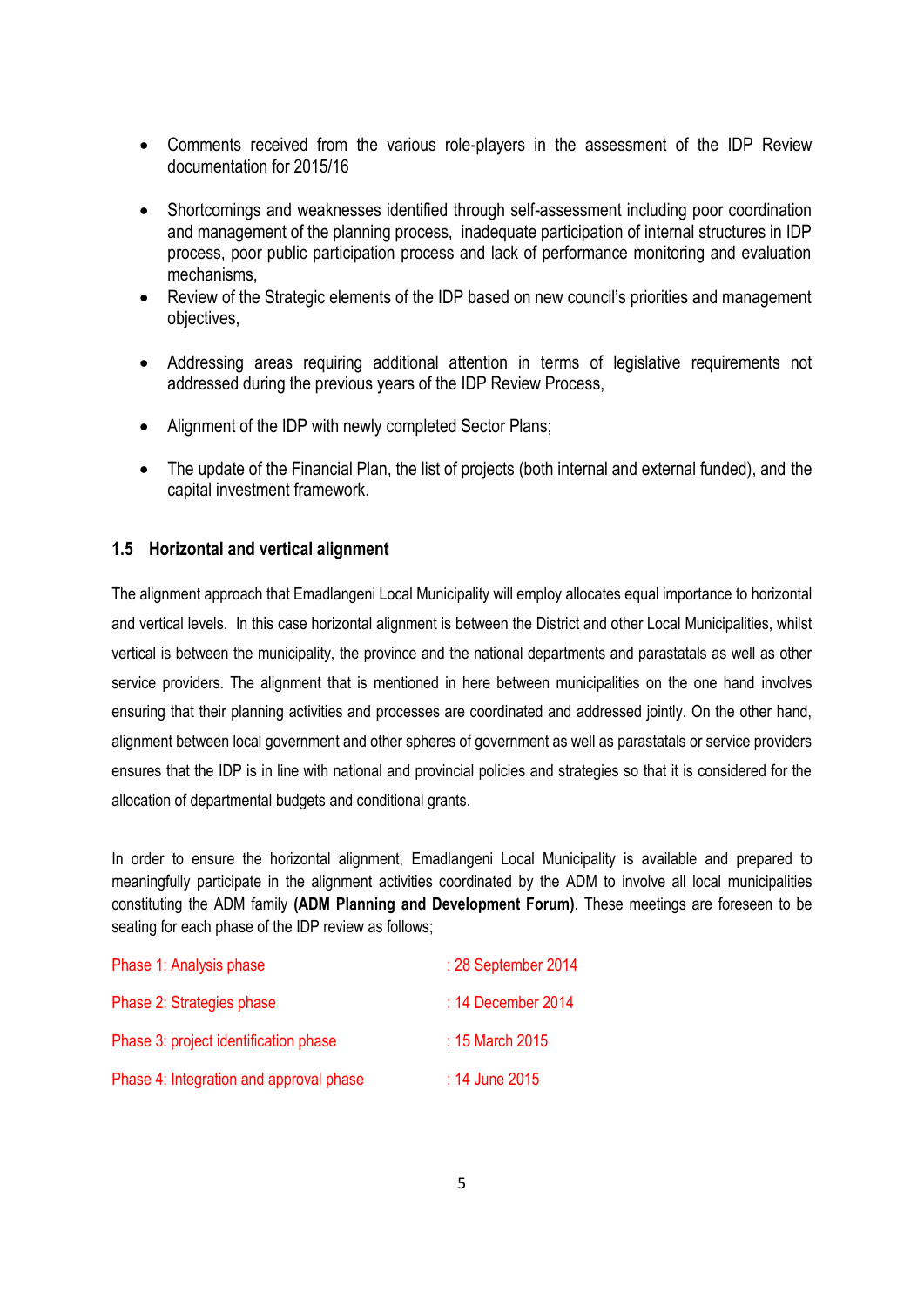It is for the purposes of vertical alignment that Emadlangeni Local municipality will involve provincial departments, service providers and parastatals in the planning process through making them part of the to-be reconstituted **IDP Representative Forum (IDP RF).** These meetings shall seat for each phase of the IDP review as follows; Consultation 1: Analysis and strategies phase  $\cdot$  25 October 2014 Consultation 2: Project identification and

Integration and approval phase integration and approval phase integration and approval phase integration of  $\sim$  26 February 2015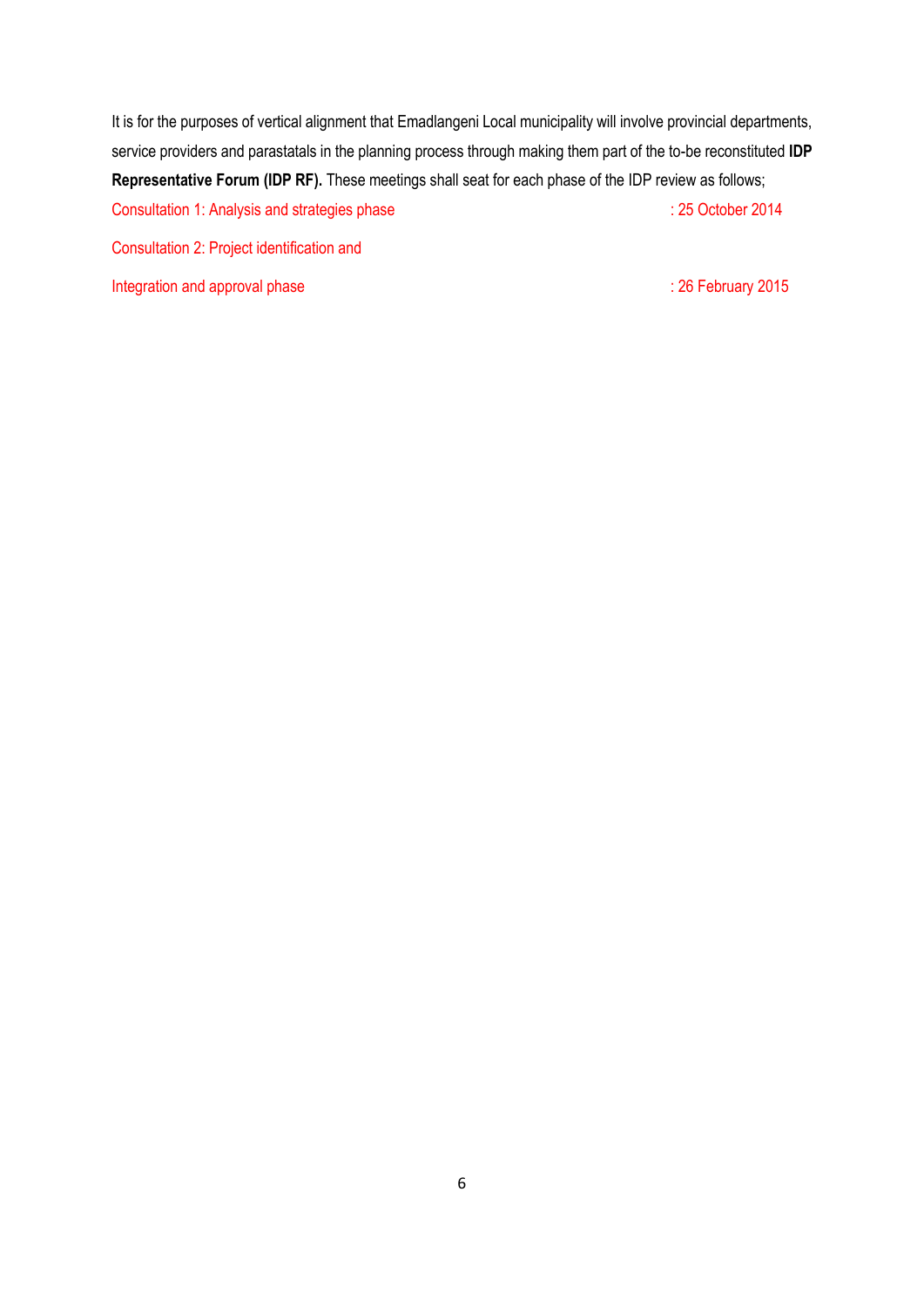

#### **2.1 Internal structures, role players and their responsibilities**

| Internal structure/role player                             | <b>Responsibilities</b>                                                                                    |  |  |
|------------------------------------------------------------|------------------------------------------------------------------------------------------------------------|--|--|
| <b>Mayor</b>                                               | Be responsible for the overall management, co-ordination and monitoring<br>$\bullet$<br>of the process.    |  |  |
| <b>Planning Portfolio Committee</b>                        | Monitor the review of the IDP<br>$\bullet$                                                                 |  |  |
|                                                            | Recommend the review IDP to Council for further recommendation to<br>$\bullet$                             |  |  |
|                                                            | Council for adoption.                                                                                      |  |  |
| <b>Council</b>                                             | Consider and adopt the process plan;<br>٠                                                                  |  |  |
|                                                            | To ensure alignment of the Local Municipality's IDP to that of the District<br>Municipality;               |  |  |
|                                                            | To ensure that there is a link between the IDP, the Performance<br>Management System (PMS), and the budget |  |  |
|                                                            | Approving and adopting the revised IDP.                                                                    |  |  |
| <b>Ward Councillors</b>                                    | Facilitating public consultation and participation;<br>$\bullet$                                           |  |  |
|                                                            | Ensuring transparency and linking the planning process to their wards.<br>$\bullet$                        |  |  |
| <b>IDP steering committee</b><br>Composition:              | Provide terms of reference for the various planning activities associated<br>$\bullet$<br>with the IDP;    |  |  |
|                                                            | Commission research studies as may be required;                                                            |  |  |
| <b>Municipal Manager</b>                                   | Considers and comments on:                                                                                 |  |  |
| Planning officer                                           | Inputs from sub-committee/s, study teams and consultants;<br>$\circ$                                       |  |  |
| Secretariat will be provided by<br><b>IDP</b> office staff | Inputs from provincial sector departments and support<br>$\circ$<br>providers; and                         |  |  |
| Senior Management,                                         | IDP RF members.<br>$\circ$                                                                                 |  |  |
| Appointed IDP, PMS & SDBIP                                 | Processes, summarise and document outputs;                                                                 |  |  |
| consultants                                                | Makes content and technical recommendations; and<br>$\bullet$                                              |  |  |
| Any other members as the                                   | Prepare, facilitate and document meetings.                                                                 |  |  |
| Municipal Manager may deem fit.                            |                                                                                                            |  |  |
| <b>IDP</b> manager                                         | Working together and managing the performance of the appointed service                                     |  |  |
|                                                            | provider, the planning officer/IDP manager is expected,                                                    |  |  |
|                                                            | To ensure that the Process Plan is finalised and adopted by Council;                                       |  |  |
|                                                            | To adjust the IDP according to the proposals of the MEC;                                                   |  |  |
|                                                            | To identify additional role-players to sit on the IDP Representative Forum;                                |  |  |
|                                                            | To ensure the continuous participation of role players;                                                    |  |  |
|                                                            | To monitor the participation of role players;                                                              |  |  |
|                                                            | To ensure appropriate procedures are followed;                                                             |  |  |
|                                                            | To ensure documentation is prepared properly;                                                              |  |  |
|                                                            | To carry out the day-to-day management of the IDP process;                                                 |  |  |
|                                                            | To respond to comments and enquiries;                                                                      |  |  |
|                                                            | To ensure alignment of the IDP with other IDP's within the District<br>Municipality;                       |  |  |
|                                                            | To co-ordinate the inclusion of Sector Plans into the IDP documentation;                                   |  |  |
|                                                            | To co-ordinate the inclusion of the Performance Management System<br>(PMS) into the IDP;                   |  |  |
|                                                            | To submit the reviewed IDP to the relevant authorities.                                                    |  |  |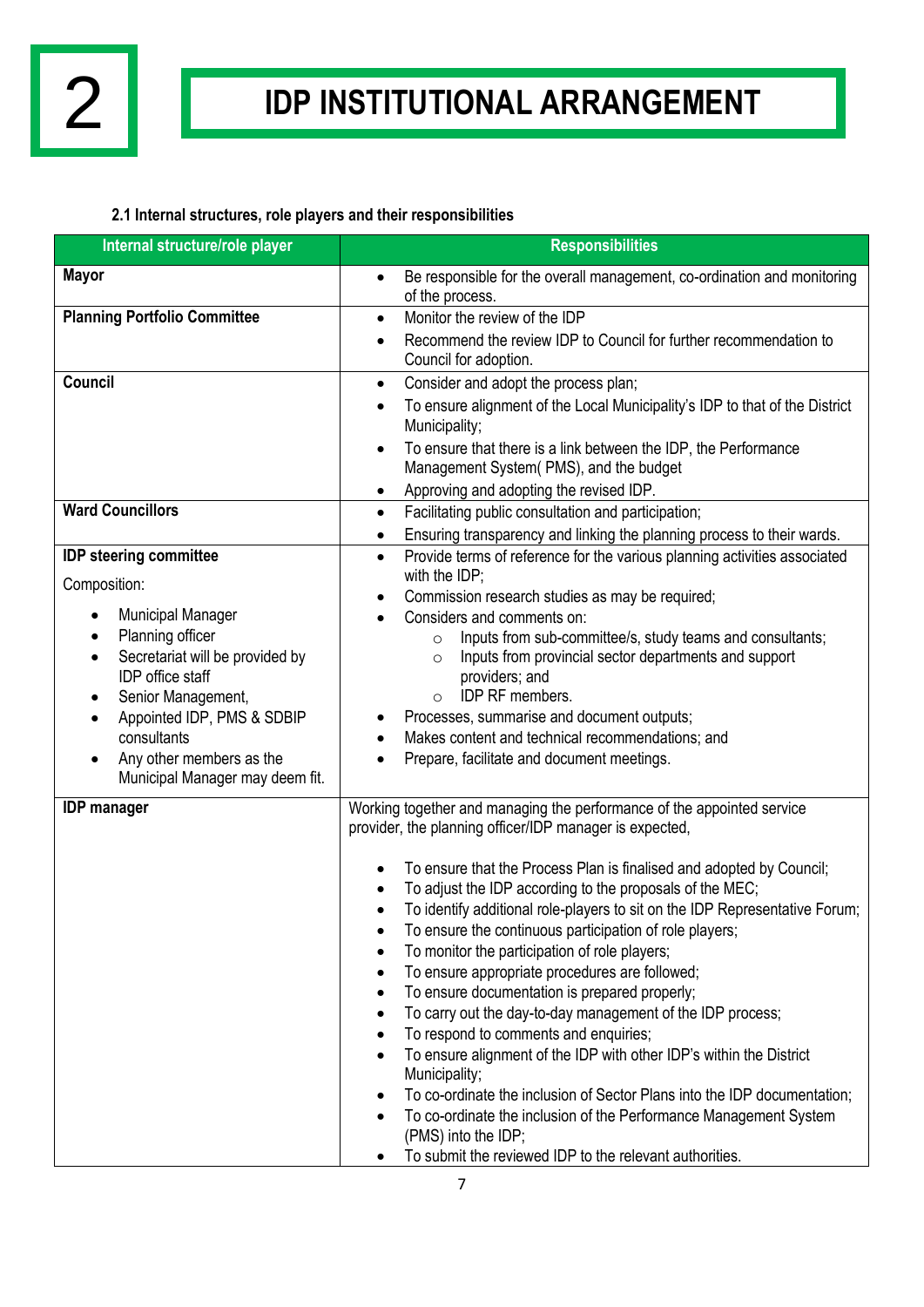| <b>Heads of Departments and Municipal</b><br><b>Officials</b> | Provide relevant technical, sector and financial information for analysis<br>for determining priority issues;                                                       |
|---------------------------------------------------------------|---------------------------------------------------------------------------------------------------------------------------------------------------------------------|
|                                                               | Provide departmental operational and capital budgetary information;                                                                                                 |
|                                                               | Responsible for the preparation of projects proposals, the integration of<br>$\bullet$<br>projects and sector programmes;                                           |
|                                                               | Be responsible for preparing amendments to the draft IDP for submission<br>to the municipal council for approval and the MEC for local Government<br>for alignment. |
|                                                               |                                                                                                                                                                     |

#### **2.2 External structures, role players and their responsibilities**

| Internal structure/role player                                                                                                                                                                                                                                                                                                                                                                                                                                                                                                                                                         | <b>Responsibilities</b>                                                                                                                                                                                                                                                                                                                                                                                                                                                                                             |  |  |
|----------------------------------------------------------------------------------------------------------------------------------------------------------------------------------------------------------------------------------------------------------------------------------------------------------------------------------------------------------------------------------------------------------------------------------------------------------------------------------------------------------------------------------------------------------------------------------------|---------------------------------------------------------------------------------------------------------------------------------------------------------------------------------------------------------------------------------------------------------------------------------------------------------------------------------------------------------------------------------------------------------------------------------------------------------------------------------------------------------------------|--|--|
| <b>IDP Representative Forum</b><br>Composition:<br>Councillors;<br>$\bullet$<br>Traditional leaders;<br>$\bullet$<br>Ward Committee secretaries;<br>$\bullet$<br>Senior Municipal Officials;<br>$\bullet$<br>Stakeholder representatives of<br>$\bullet$<br>organised groups;<br>Advocates of unorganised groups;<br>$\bullet$<br>Appointed IDP, PMS & SDBIP<br>service provider<br>Other community representatives;<br>$\bullet$<br>National<br>Provincial<br>and<br>$\bullet$<br>Departments<br>regional<br>representatives;<br>NGO's; and<br>$\bullet$<br>Parastatal organisations. | Represent the interests of their constituents in the IDP process;<br>٠<br>Monitor the performance of the planning and implementation process;<br>$\bullet$<br>Provide an organizational mechanism for discussion, negotiation and<br>$\bullet$<br>decision making between the stakeholders, including municipal<br>government;<br>Ensure communication between all the stakeholder representatives<br>including the municipal government.                                                                           |  |  |
| <b>ADM</b>                                                                                                                                                                                                                                                                                                                                                                                                                                                                                                                                                                             | Provides co-ordination for Local Municipalities;<br>٠<br>Ensure vertical alignment between the District and local planning;<br>$\bullet$<br>Facilitation of vertical alignment of IDP's with other spheres if<br>$\bullet$<br>government and sector departments;<br>Ensure horizontal alignment of the IDP's of the municipalities in the<br>district council area;<br>To co-ordinate events for joint workshops with local municipalities,<br>provincial and national role players and other relevant specialists. |  |  |
| Cogta                                                                                                                                                                                                                                                                                                                                                                                                                                                                                                                                                                                  | Provide support to the planning process<br>$\bullet$<br>To evaluate the overall process<br>$\bullet$                                                                                                                                                                                                                                                                                                                                                                                                                |  |  |
| IDP, PMS and SDBIP Service provider                                                                                                                                                                                                                                                                                                                                                                                                                                                                                                                                                    | Working together and under the guidance of the planning officer/IDP manager, the<br>service provider is expected,<br>To ensure that the Process Plan is finalised and adopted by Council;<br>To adjust the IDP according to the proposals of the MEC;<br>To identify additional role-players to sit on the IDP Representative Forum;<br>$\bullet$                                                                                                                                                                   |  |  |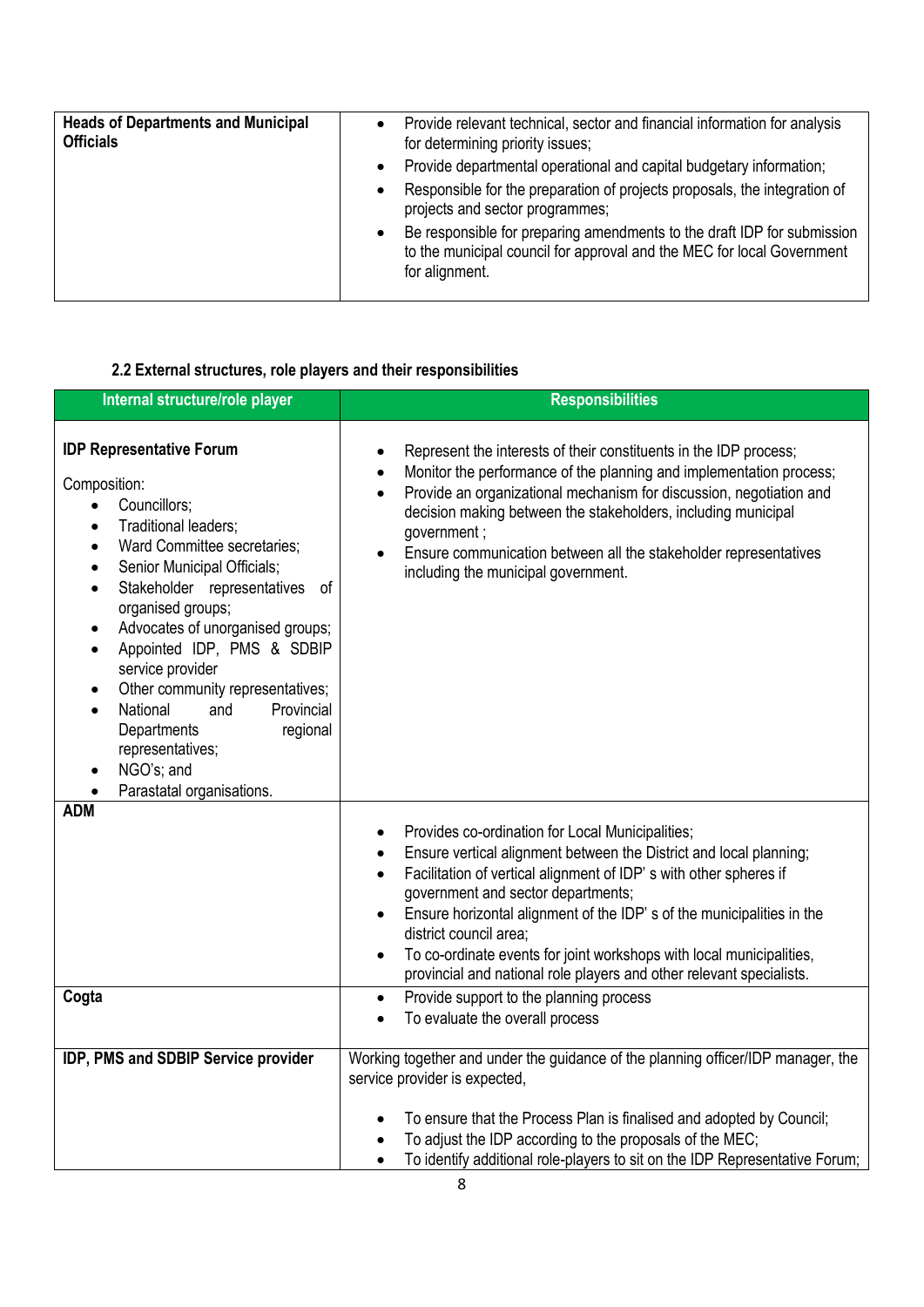|                               | To ensure the continuous participation of role players;<br>$\bullet$                                                                                                                                                                                    |  |  |  |
|-------------------------------|---------------------------------------------------------------------------------------------------------------------------------------------------------------------------------------------------------------------------------------------------------|--|--|--|
|                               | To monitor the participation of role players;                                                                                                                                                                                                           |  |  |  |
|                               | To ensure appropriate procedures are followed;                                                                                                                                                                                                          |  |  |  |
|                               | To ensure documentation is prepared properly;                                                                                                                                                                                                           |  |  |  |
|                               | To carry out the day-to-day management of the IDP process;                                                                                                                                                                                              |  |  |  |
|                               | To respond to comments and enquiries;                                                                                                                                                                                                                   |  |  |  |
|                               | To ensure alignment of the IDP with other IDP's within the District<br>Municipality;                                                                                                                                                                    |  |  |  |
|                               | To co-ordinate the inclusion of Sector Plans into the IDP documentation;                                                                                                                                                                                |  |  |  |
|                               | To co-ordinate the inclusion of the Performance Management System                                                                                                                                                                                       |  |  |  |
|                               | (PMS) into the IDP;                                                                                                                                                                                                                                     |  |  |  |
|                               | To submit the reviewed IDP to the relevant authorities.                                                                                                                                                                                                 |  |  |  |
| <b>Communities</b>            | Communities play an active part throughout the review process of the<br>Integrated Development Plan 'because their needs are crucial; and as a<br>local municipality we need to provide effective and efficient service delivery<br>to the communities. |  |  |  |
|                               | Some form of Community Participation is Ward Committee meetings that                                                                                                                                                                                    |  |  |  |
|                               | are held at each ward and through Public Representative Forms.                                                                                                                                                                                          |  |  |  |
| <b>Government departments</b> | Provide data and information                                                                                                                                                                                                                            |  |  |  |
|                               | <b>Budget guidelines</b>                                                                                                                                                                                                                                |  |  |  |
|                               | Alignment of budgets with IDP                                                                                                                                                                                                                           |  |  |  |
|                               | Provide professional and technical support                                                                                                                                                                                                              |  |  |  |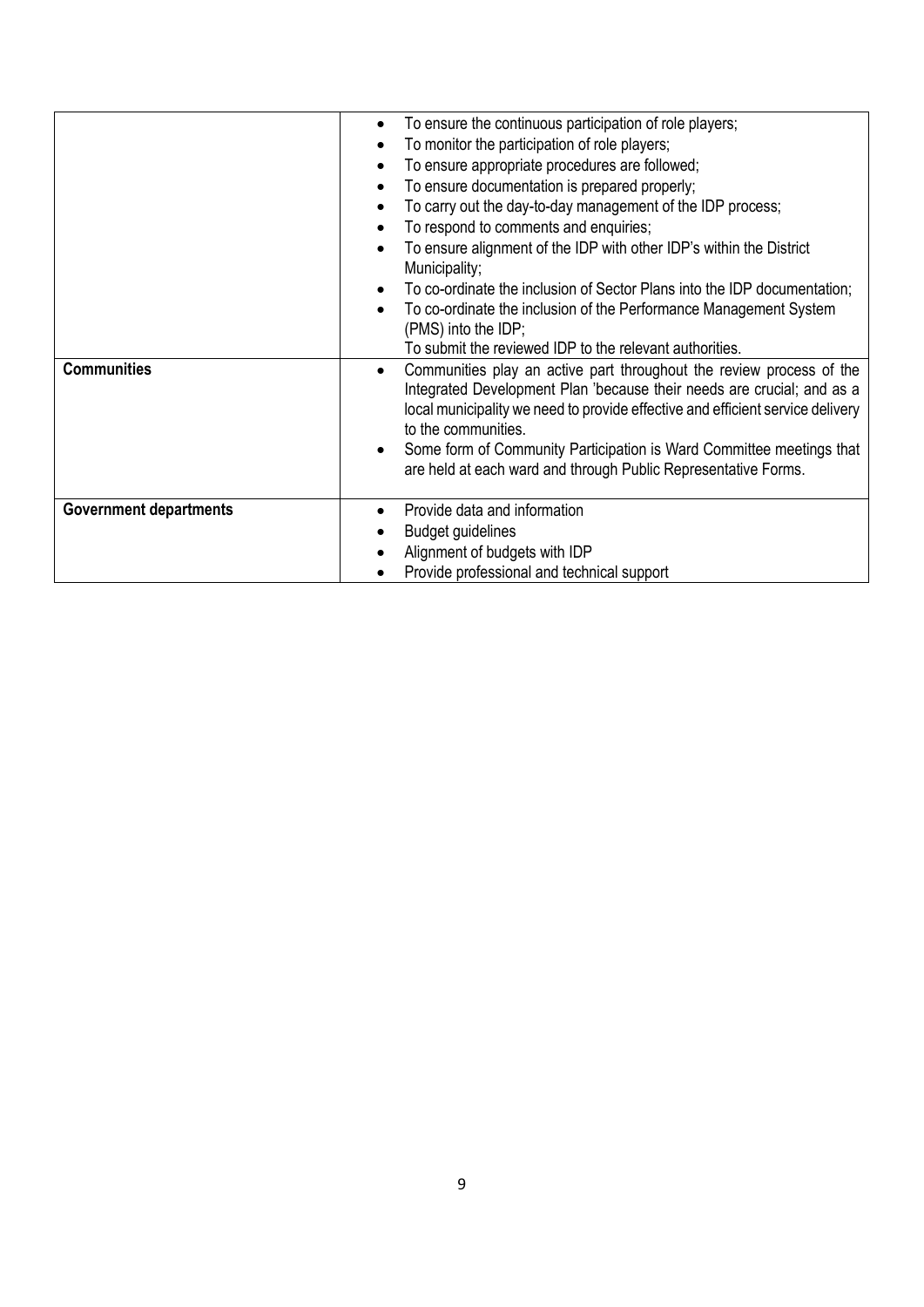

### **MECHANISMS FOR PUBLIC PARTICIPATION**

#### **3.1 Introduction**

Public participation is regarded as intrinsic to participatory democracy, developmental local government and good governance. Participation is defined as a process whereby stakeholders exercise influence over public policy decisions, and share control over resources and institutions that affect their lives, thereby providing a check on the resources and institutions that affect their lives, and by implication a check on the actions of government. In the context of democracy and governance, participation is focused on the empowerment of citizens, and the interplay between a broad range of government, private and civil society actors and actions.

Community participation refers to the way in which communities and stakeholders are involved in the development processes of the municipality. These include policy formulation, budgeting, identification, implementation and monitoring of projects and strategy formulation. One of the main advantages of successful community participation is that people understand local government and the constraints under which it functions.

For the purposes of this process four major functions can be aligned with the public participation process namely:

- Needs identification:
- Identification of appropriateness of proposed solutions:
- Community ownership and buy-in; and
- Empowerment.

#### **3.2 Emadlangeni Local Municipality Public Participation Structures**

The following table presents the municipal public participation structures as contained in the public participation strategy which shall be aligned to the IDP public participation processes,

| <b>Structure</b>                  | <b>Stakeholders</b>                                            |
|-----------------------------------|----------------------------------------------------------------|
|                                   | <b>Traditional authorities</b><br>$\overline{\phantom{a}}$     |
| <b>IDP</b> representative forum   | Civil society<br>$\qquad \qquad \blacksquare$                  |
|                                   | Community representatives<br>$\overline{\phantom{a}}$          |
|                                   | Municipal officials<br>$\overline{\phantom{a}}$                |
|                                   | <b>Civil Society</b><br>$\overline{\phantom{a}}$               |
| <b>Sector specific committees</b> | <b>Council Executive Committee</b><br>$\overline{\phantom{a}}$ |
|                                   | Traditional leadership<br>$\overline{\phantom{0}}$             |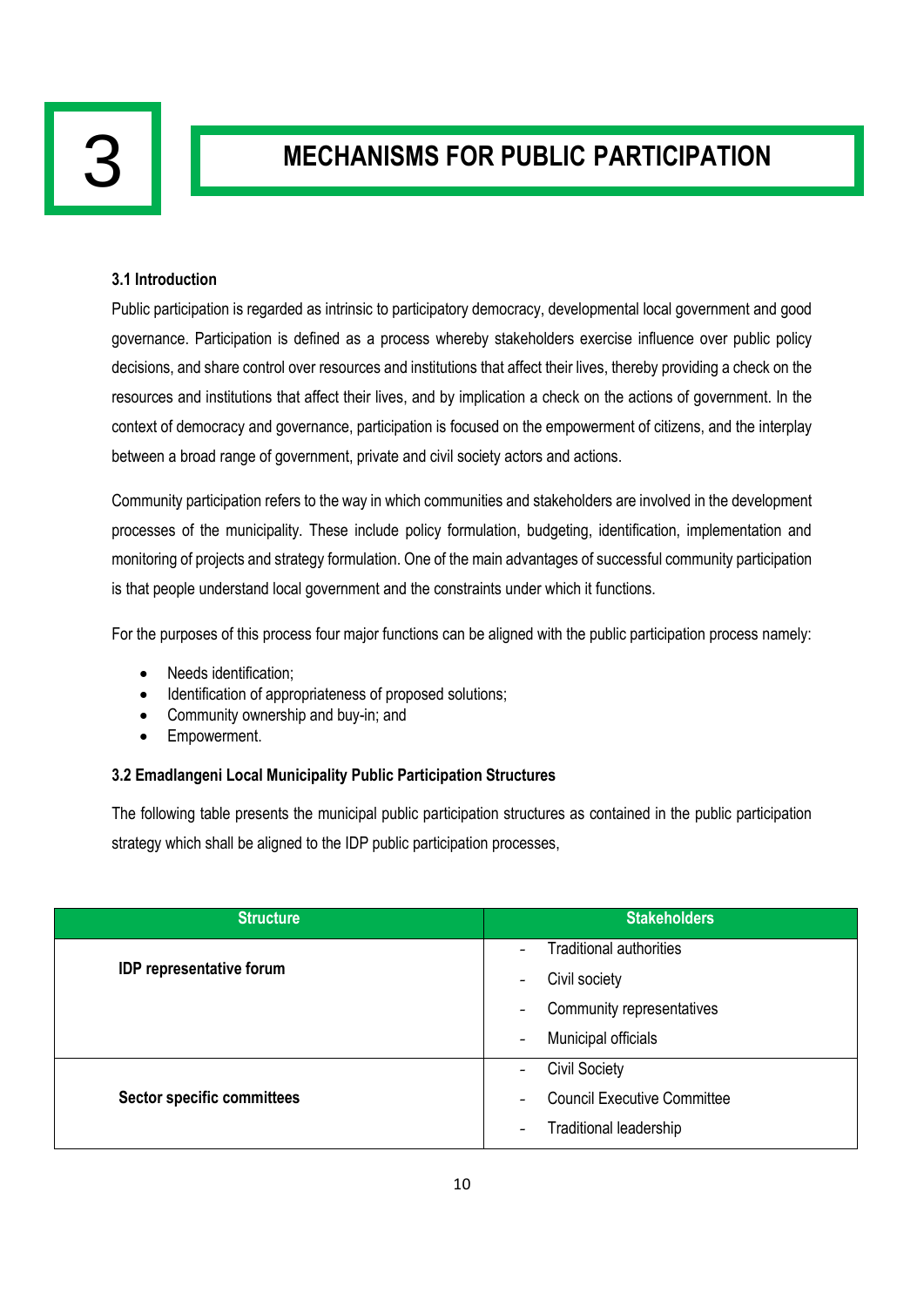|                                    | Communities                                        |
|------------------------------------|----------------------------------------------------|
| <b>Ward Committees</b>             | Councillors                                        |
|                                    | Civil society                                      |
|                                    | Traditional leadership<br>$\overline{\phantom{0}}$ |
| <b>Service Provider's forum</b>    | <b>Local Businesses</b>                            |
|                                    | Sector managers<br>۰                               |
| <b>Project specific committees</b> |                                                    |
|                                    | Youth structures                                   |
|                                    | Religious structures                               |
|                                    | <b>Elderly structures</b><br>۰                     |
| <b>Special groups</b>              | Women's structures                                 |
|                                    | <b>Educational groups</b><br>۰                     |
|                                    | Cultural groups                                    |
|                                    | People living with disabilities                    |

#### **3.3 Mechanisms for 2015/16 IDP public participation**

This process will employ the following mechanisms for public participation:

#### **(1) IDP Representative Forum (IDP RF)**

This forum will represent all stakeholders and will be as inclusive as possible. Efforts will be made to bring additional organisations into the IDP RF and ensure their continued participation throughout the process. These meetings shall seat for each phase of the IDP review as follows;

| Consultation session 1: Analysis phase and strategies            | : 30 October 2014    |
|------------------------------------------------------------------|----------------------|
| Consultation session 2: Projects, Integration and approval phase | $: 26$ February 2015 |

#### **Mayoral IDP Road shows**

Emadlangeni Municipality intends to undertake the IDP Road Show during April 2015

These will be more broad based and will target members of the community at a greater scale and ward specific, traditional leaders are included and communicated with throughout the IDP Process.

#### **(2) Ward committee workshops**

The municipality will ensure a full and meaningful participation of communities through ward committee workshops that will be conducted to gather information on the current development status, project identification and setting of development targets. These workshops will be scheduled quarterly as follows: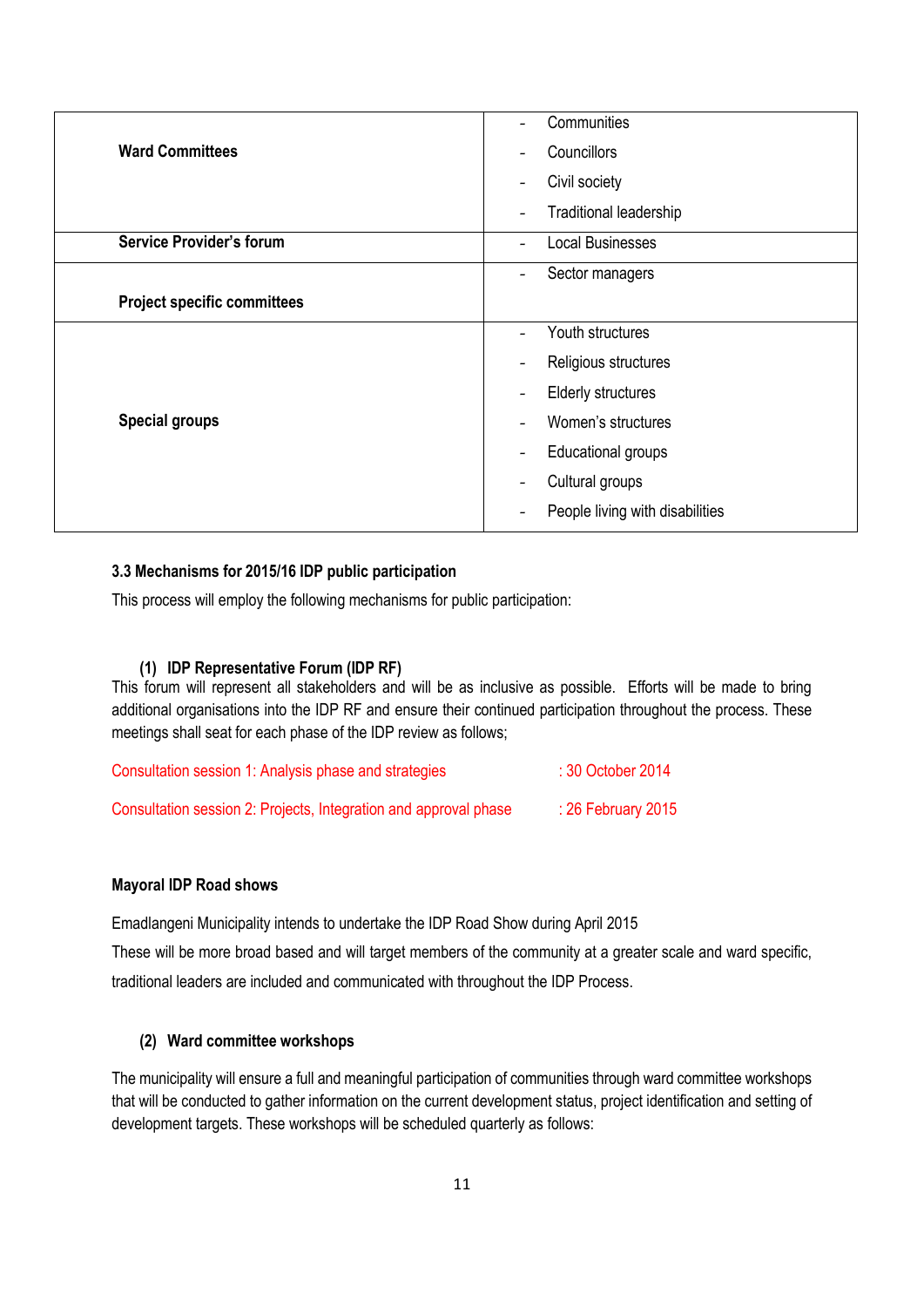| Quarter 1: Current development status assessment workshop | : 30 September 2014        |
|-----------------------------------------------------------|----------------------------|
| Quarter 2: Project identification workshop                | : 10 December 2014         |
| Quarter 3: development targets setting workshop           | $\therefore$ 10 March 2015 |

#### **(3) Media**

Local newspapers and the District's newsletter will be used to inform the community of the progress of the IDP.

#### **(4) Radio Slots**

The national radio station will be utilised to make public announcements where necessary.

#### **(5) Information sheets**

This will be prepared in English and isiZulu and be distributed via the Representative Forum where a need for this has been identified.

#### **(6) The Municipal Newsletter**

The municipal newsletter will also be utilized to communicate and inform the community. Copies of the IDP and Budget will be placed on the website for people and service providers to download.

#### **(7) Community meetings**

The NLM will also host community meetings to publicise the draft IDP and Budget at a ward level. The venues for these meetings will be publicised at the IDP RF as well as through the media.

#### **Strategic Planning**

Strategic planning will be undertaken in the form of the workshop with Senior Management, Municipal Mayor, and Council Members. The session will be undertaken on December 2013. This Strategic session should indicate the strategic direction of the municipality, and form the basis for updating the Vision, Mission, Values, Objectives and Strategies.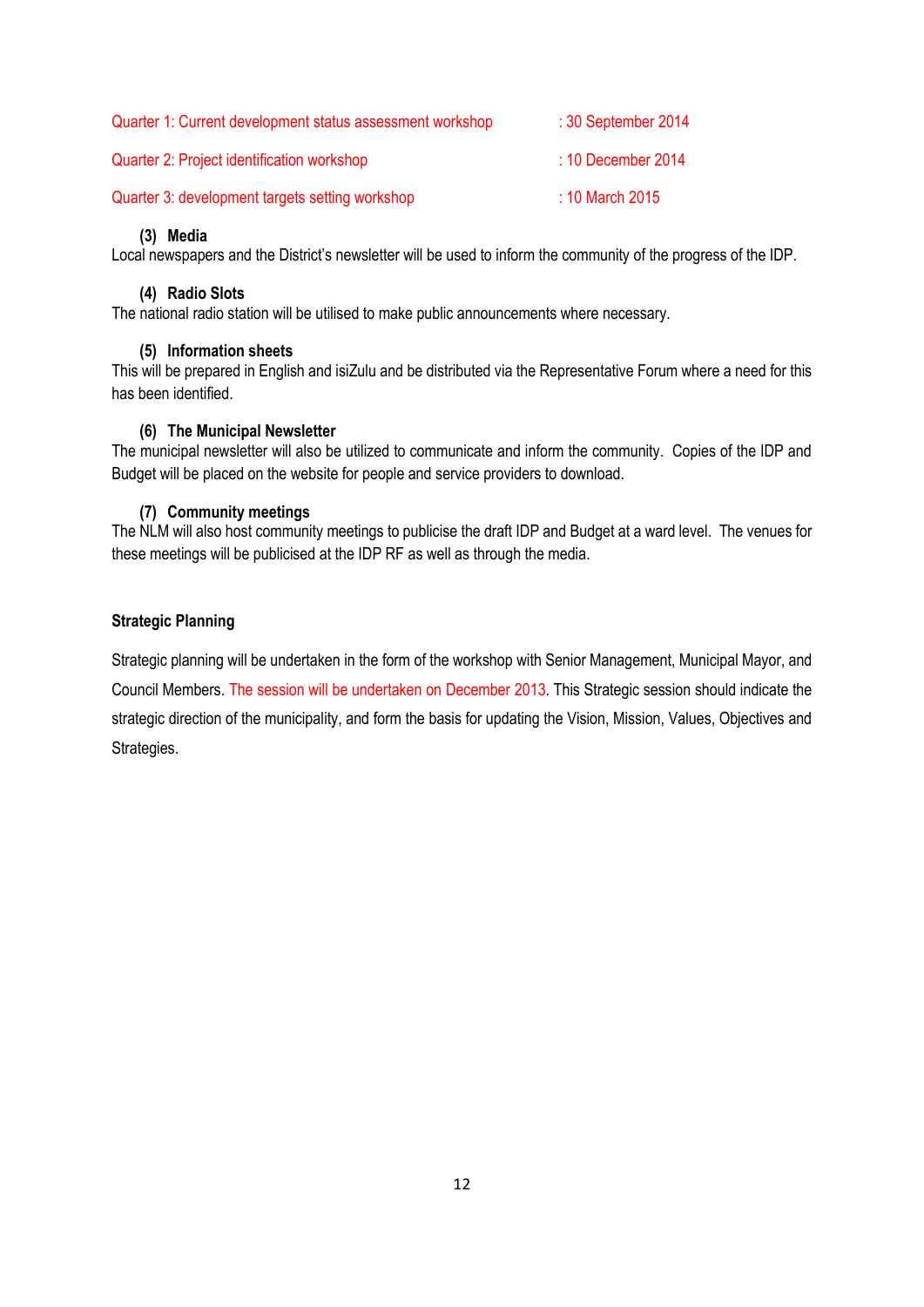4

### **CYCLE FOR IDP, PMS AND BUDGET PROCESS**

**MANAGEMENT**

#### **4.1 IDP, PMS and budget process alignment matrix**

| <b>MONTH</b>  | <b>ACTIVITIES</b>                                                                                                                                                                                                                                                                                                                                                        |                                                                                                                                                                                                                                                                                |                                                                                                                                                                                             |                                                                                                                                                                            | <b>PERSONS RESPONSIBLE</b>                                                                                  |
|---------------|--------------------------------------------------------------------------------------------------------------------------------------------------------------------------------------------------------------------------------------------------------------------------------------------------------------------------------------------------------------------------|--------------------------------------------------------------------------------------------------------------------------------------------------------------------------------------------------------------------------------------------------------------------------------|---------------------------------------------------------------------------------------------------------------------------------------------------------------------------------------------|----------------------------------------------------------------------------------------------------------------------------------------------------------------------------|-------------------------------------------------------------------------------------------------------------|
|               | <b>IDP</b>                                                                                                                                                                                                                                                                                                                                                               | <b>SDF</b>                                                                                                                                                                                                                                                                     | <b>PMS</b>                                                                                                                                                                                  | <b>BUDGET</b>                                                                                                                                                              |                                                                                                             |
| <b>JULY</b>   | <b>IDP Review Process Plan</b><br>$\blacksquare$<br>Drafted.                                                                                                                                                                                                                                                                                                             |                                                                                                                                                                                                                                                                                | Signing of new performance<br>contracts for Section 57<br>Managers and submission to<br>Council<br>Prepare Departmental Business<br>Plans<br>Final S57 Managers'<br>Performance Assessments | Approve and announce new budget<br>schedule and set up committees and<br>forums.<br>Consultation on performance and<br>changing needs.                                     | Planning officer and<br>service provider<br>Municipal manager<br>Mayor                                      |
| <b>AUGUST</b> | <b>IDP Review Process Plan</b><br>$\blacksquare$<br>tabled at Council for<br>approval.<br>IDP preparation process<br>initiated.<br>Review of comments<br>$\blacksquare$<br>received on the previous<br>financial year IDP Review<br>document.<br>Self-assessment to identify<br>٠<br>gaps in the IDP process.<br>Integration of information<br>from adopted Sector Plans | Review of Spatial<br>Development Framework to;<br>Revise it to inform the<br>capital budget of the<br>municipality.<br>Align it with the SDF's of<br>the surrounding<br>municipalities.<br>3.<br>Align it with the national<br>and provincial spatial<br>planning initiatives. | Quarterly Project Implementation<br>Report<br>Quarterly Audit Committee<br>meeting<br>Special Audit Committee<br>meeting for evaluation of Sect 57<br>Managers final assessments            | Consultation on performance and<br>changing needs.<br>Review performance and financial<br>position.<br>Review external mechanisms.<br>Start Planning for next three years. | Planning officer and<br>п<br>service provider<br>Municipal manager<br>п<br>Audit committee<br>л<br>CFO<br>п |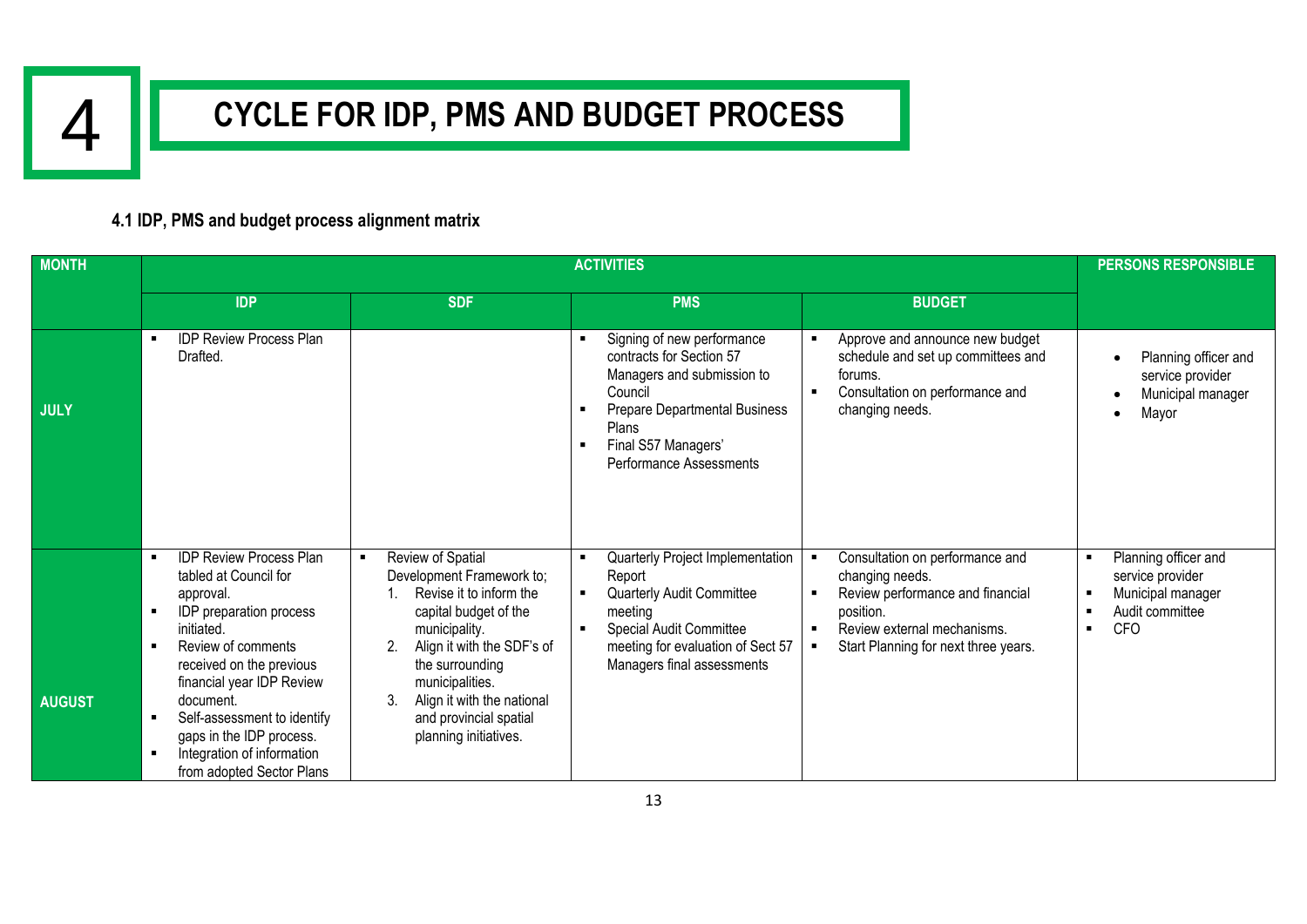|                  | into the IDP Review<br>document.<br>Initiation of new sector plans<br>into the IDP.<br>Review and updating of the<br>$\blacksquare$<br>IDP Vision, Mission and<br>Objectives.<br>Updating and review of the<br>strategic elements of the IDP<br>in light of the new focus of<br>Council. | Identify the urban edges<br>4.<br>in line with the<br>departmental guidelines.<br>Align it with the provincial<br>spatial planning guidelines. |                                                                                                                                                                        |                                                                                                                                                                                             |                                                                                                                                    |
|------------------|------------------------------------------------------------------------------------------------------------------------------------------------------------------------------------------------------------------------------------------------------------------------------------------|------------------------------------------------------------------------------------------------------------------------------------------------|------------------------------------------------------------------------------------------------------------------------------------------------------------------------|---------------------------------------------------------------------------------------------------------------------------------------------------------------------------------------------|------------------------------------------------------------------------------------------------------------------------------------|
| <b>SEPTEMBER</b> | Integration of information<br>$\blacksquare$<br>from adopted Sector Plans<br>into the IDP Review<br>document.                                                                                                                                                                            |                                                                                                                                                | Auditor General audit of<br>performance measures                                                                                                                       | Update policies, priorities and<br>objectives.<br>Determine revenue projections and<br>$\blacksquare$<br>policies.                                                                          | Planning officer and<br>service provider<br>Auditor general's office<br>Municipal manager<br><b>CFO</b><br>$\blacksquare$          |
| <b>OCTOBER</b>   | Integration of information<br>from adopted Sector Plans<br>into the IDP Review<br>document.<br>Review of Spatial<br>Development Framework.                                                                                                                                               |                                                                                                                                                | Appointment of Internal Auditors<br>Appointment of the Audit<br>Committee<br>Sect 57 Managers' quarterly<br>assessments for the first quarter<br>Compile annual report | Engagement with sector departments,<br>share and evaluate plans, national<br>policies, MTBPS.<br>Draft initial allocations to functions.<br>$\blacksquare$<br>Draft initial changes to IDP. | Planning officer and<br>service provider<br>Municipal manager<br><b>CFO</b>                                                        |
| <b>NOVEMBER</b>  | Review of Municipal<br>Strategies, Objectives,<br>KPA's, KPI's and targets.<br>Identification of priority IDP<br>projects internally.<br>Project alignment between<br>the DM and LM's.                                                                                                   |                                                                                                                                                | Quarterly Project Implementation<br>Report for the first quarter<br><b>Quarterly Audit Committee</b><br>meeting for the first quarter.                                 | Consolidation of budgets and plans.<br>Executive determines strategic choices<br>$\blacksquare$<br>for next three years.                                                                    | Planning officer and<br>service provider<br>Municipal manager<br>Audit committee<br>$\blacksquare$<br><b>CFO</b><br>$\blacksquare$ |
| <b>DECEMBER</b>  | Review of Municipal<br>Strategies, Objectives,<br>KPA's, KPI's and targets.<br>Identification of priority IDP<br>projects with IDP RF forum.                                                                                                                                             |                                                                                                                                                |                                                                                                                                                                        | Finalise tariff policies.                                                                                                                                                                   | Planning officer and<br>service provider<br>Municipal manager<br><b>CFO</b><br>$\blacksquare$                                      |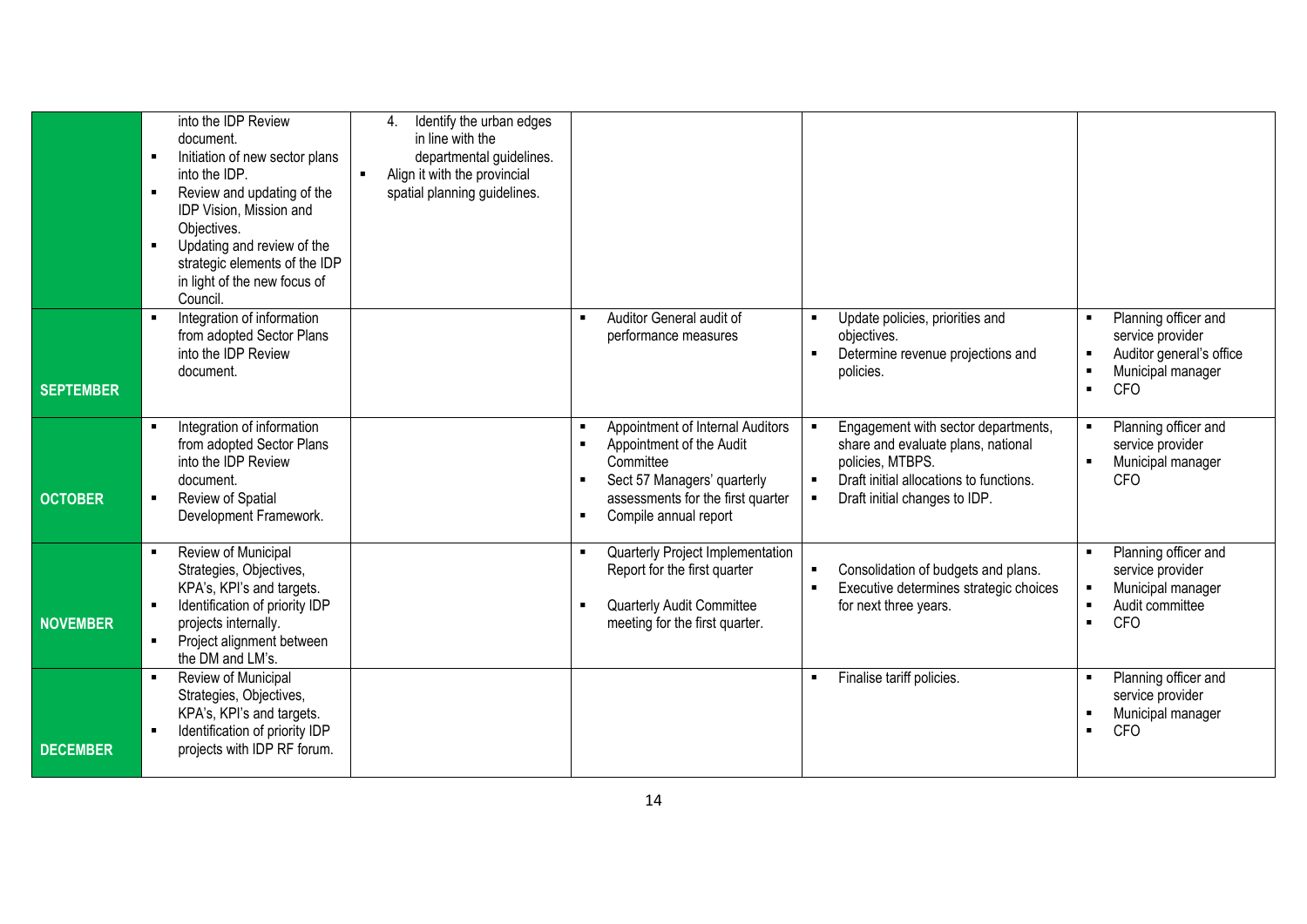| <b>JANUARY</b>  | Review of Municipal<br>$\blacksquare$<br>Strategies, Objectives,<br>KPA's, KPI's and targets.<br>Identification of priority IDP<br>$\blacksquare$<br>projects with ward<br>committees.             | $\blacksquare$ | Annual Customer Satisfaction<br>survey<br>Mayor tables annual report<br>Make public annual report and<br>invite community inputs into<br>report<br>Sect 57 Managers' quarterly<br>assessments for the second<br>quarter                                                                      | Prepare detailed budgets and plans for<br>the next three years.                                                                  | Planning officer and<br>$\blacksquare$<br>service provider<br>Municipal manager<br>$\blacksquare$<br>Mayor<br><b>CFO</b> |
|-----------------|----------------------------------------------------------------------------------------------------------------------------------------------------------------------------------------------------|----------------|----------------------------------------------------------------------------------------------------------------------------------------------------------------------------------------------------------------------------------------------------------------------------------------------|----------------------------------------------------------------------------------------------------------------------------------|--------------------------------------------------------------------------------------------------------------------------|
| <b>FEBRUARY</b> | <b>Consolidation of Municipal</b><br>Strategies, Objectives,<br>KPA's, and KPI's and<br>targets.<br>Consolidation of priority IDP<br>$\blacksquare$<br>projects.                                   | $\blacksquare$ | Quarterly Project Implementation<br>Report for the second quarter<br><b>Quarterly Audit Committee</b><br>meeting for the second quarter.<br>Submit annual report to AG,<br>Provincial & Cogta                                                                                                | Complete the detailed budgets and<br>plans for the next three years.<br>Executive adopts budget and plans and<br>changes to IDP. | Planning officer and<br>service provider<br>Municipal manager<br>Audit committee<br><b>CFO</b>                           |
| <b>MARCH</b>    | Initiate preparation of<br>Financial Plan.<br><b>Conclusion of Sector Plans</b><br>$\blacksquare$<br>initiated for the previous<br>financial year and integration<br>into the IDP Review report.   |                | Council to consider and adopt an<br>oversight report<br>Set performance objectives for<br>revenue for each budget vote                                                                                                                                                                       | Mayor tables budget, resolutions, plans<br>and changes to IDP.                                                                   | Planning officer and<br>service provider<br>Municipal manager<br>$\blacksquare$<br>Mayor                                 |
| <b>APRIL</b>    | Finalise Preparation of<br>$\blacksquare$<br>Financial Plan.<br>Final conclusion of Sector<br>Plans initiated for the<br>previous financial year and<br>integration into the IDP<br>Review report. | $\blacksquare$ | Refinement of Municipal<br>Strategies, Objectives, KPA's,<br>KPI's and targets and inclusion<br>into IDP Review report.<br>S57 Managers' Quarterly<br>Performance Assessments<br>Publicise Annual Report<br>Submit Annual Report to<br>Provincial Legislature/MEC<br><b>Local Government</b> | Consultation with National and<br><b>Provincial Treasuries</b><br>Council Debate on Budget and Plans.                            | Planning officer and<br>service provider<br>Municipal manager<br><b>CFO</b><br>$\blacksquare$                            |
| <b>MAY</b>      | Public participation process<br>launched through series of                                                                                                                                         |                | Quarterly Project Implementation<br>Report for the third quarter.                                                                                                                                                                                                                            | Public hearings on the Budget                                                                                                    | Planning officer and<br>service provider<br>Municipal manager                                                            |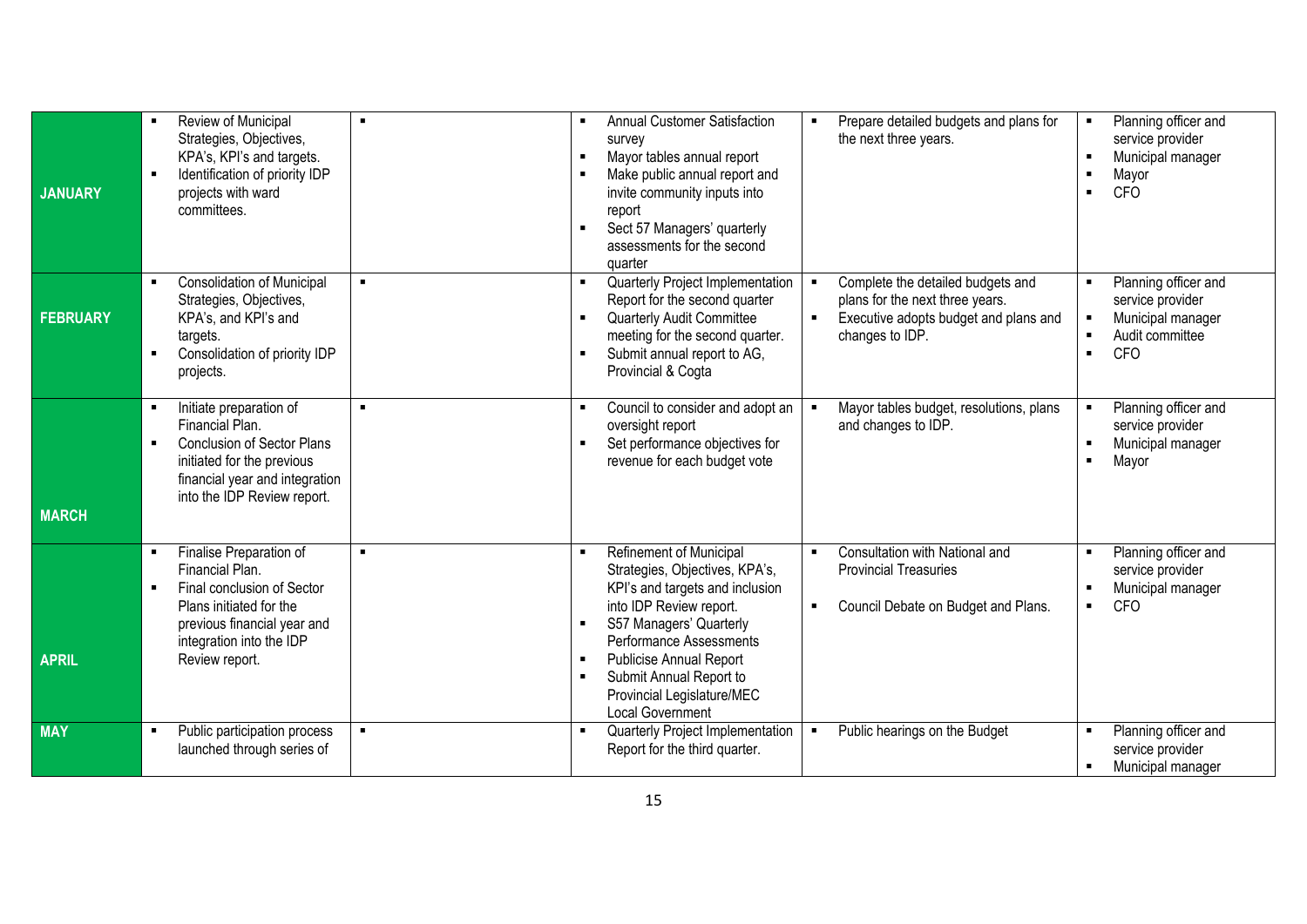|             | public hearings on the IDP<br>and Budget.                                                                                                                                                                 | Quarterly Audit Committee<br>meeting for the third quarter<br>Annual review of organisational<br><b>KPIs</b><br>Review annual organisational<br>performance targets and<br>community inputs into KPI's and<br>targets | Council adopts budget, resolutions,<br>capital implementation plans, objectives<br>and changes in IDP. | Audit committee<br><b>CFO</b>                                        |
|-------------|-----------------------------------------------------------------------------------------------------------------------------------------------------------------------------------------------------------|-----------------------------------------------------------------------------------------------------------------------------------------------------------------------------------------------------------------------|--------------------------------------------------------------------------------------------------------|----------------------------------------------------------------------|
| <b>JUNE</b> | IDP RF meeting to consider<br>the amendments to the IDP.<br>Portfolio committee<br>recommends adoption of the<br>IDP to Council.<br>Council workshop on the<br>IDP.<br>Adoption of the IDP by<br>Council. | Budget for expenses of audit<br>committee                                                                                                                                                                             | Publish budget and plans.<br>Finalise performance contracts and<br>delegation.                         | Planning officer and<br>service provider<br>Municipal manager<br>CFO |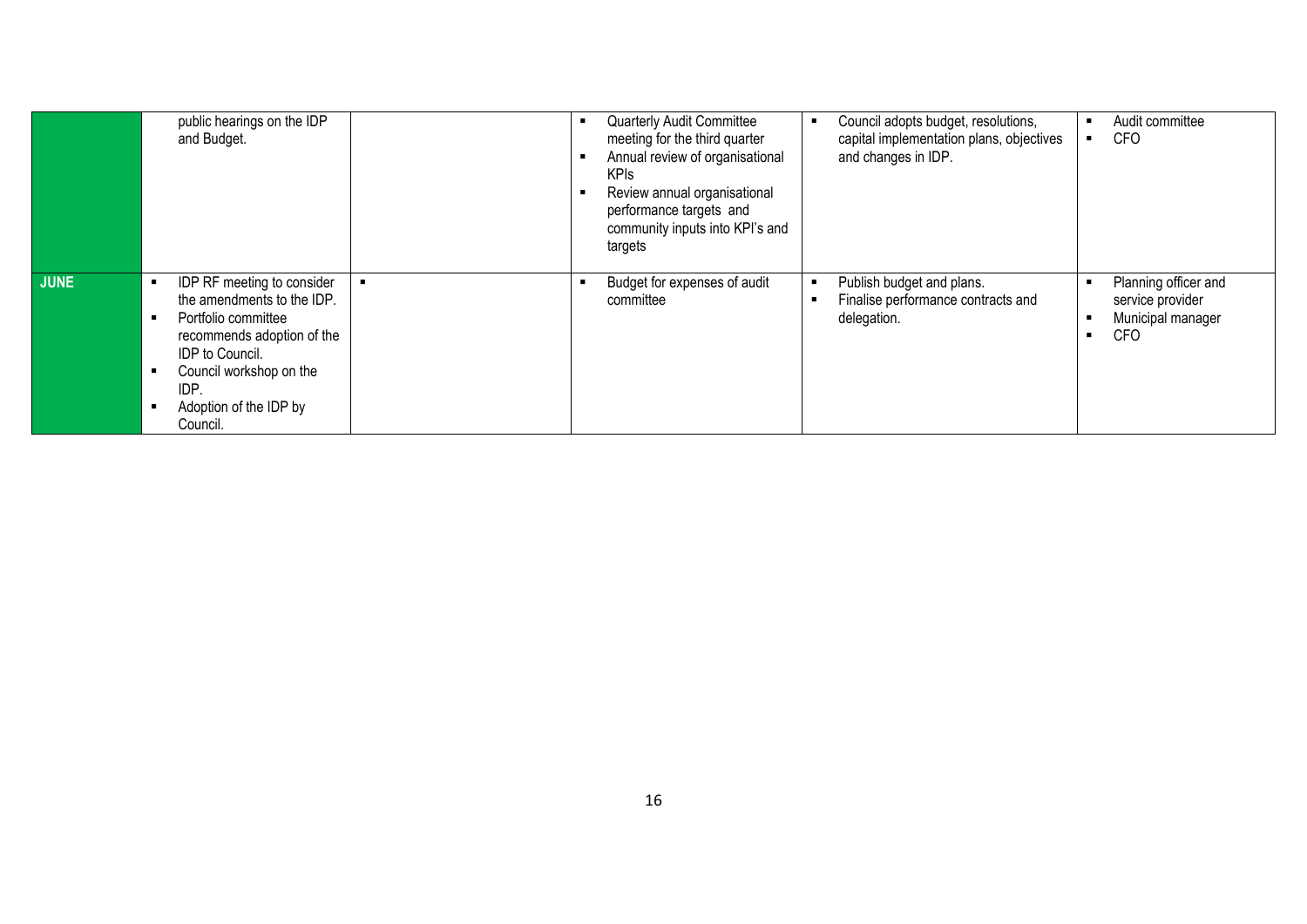#### **4.2 2014/15 IDP, PMS and budget process dates**

It should be noted that the dates tabled hereunder are target dates by which an activity must have been conducted, monthly plans shall be developed in the beginning of every month specifying the dates on which specific activities shall take place.

| <b>Month</b>     | <b>Activities</b>                                                                                   | <b>Target Dates</b> |
|------------------|-----------------------------------------------------------------------------------------------------|---------------------|
|                  | IDP Review Process Plan Drafted and submitted<br>(1)                                                |                     |
|                  | Signing of new performance contracts for Section 57 Managers and submission to EXCO<br>(2)          | 31 July 2014        |
|                  | <b>Prepare Departmental Business Plans</b><br>(3)                                                   |                     |
| <b>July 2014</b> | Final S57 Managers' Performance Assessments<br>(4)                                                  |                     |
|                  | Approve and announce new budget schedule and set up committees and forums.<br>(5)                   |                     |
|                  | (6)<br>Consultation on budget performance and changing needs.                                       |                     |
|                  | IDP Review Process Plan tabled at Council for approval.                                             |                     |
|                  | (8)<br>IDP preparation process initiated.                                                           | 29 August 2014      |
|                  | Review of comments received on the previous financial year IDP Review document.                     |                     |
|                  | (10) Self-assessment to identify gaps in the IDP process.                                           |                     |
|                  | (11) Integration of information from adopted Sector Plans into the IDP Review document.             |                     |
|                  | (12) Initiation of new sector plans into the IDP.                                                   |                     |
|                  | (13) Review and updating of the IDP Vision, Mission and Objectives.                                 |                     |
| August 2014      | (14) Updating and review of the strategic elements of the IDP in light of the new focus of Council. |                     |
|                  | (15) Quarterly Project Implementation Report                                                        |                     |
|                  | (16) Quarterly Audit Committee meeting                                                              |                     |
|                  | (17) Special Audit Committee meeting for evaluation of Sect 57 Managers final assessments           |                     |
|                  | (18) Consultation on performance and changing needs.                                                |                     |
|                  | (19) Review performance and financial position.                                                     |                     |
|                  | (20) Review external mechanisms.                                                                    |                     |
|                  | (21) Start Planning for next three years.                                                           |                     |
|                  | (22) Integration of information from adopted Sector Plans into the IDP Review document.             | 30 September 2014   |
|                  | (23) Review of Spatial Development Framework.                                                       |                     |
|                  | (24) Auditor General audit of performance measures                                                  |                     |
| September 2014   | (25) Update policies, priorities and objectives.                                                    |                     |
|                  | (26) Determine revenue projections and policies.                                                    |                     |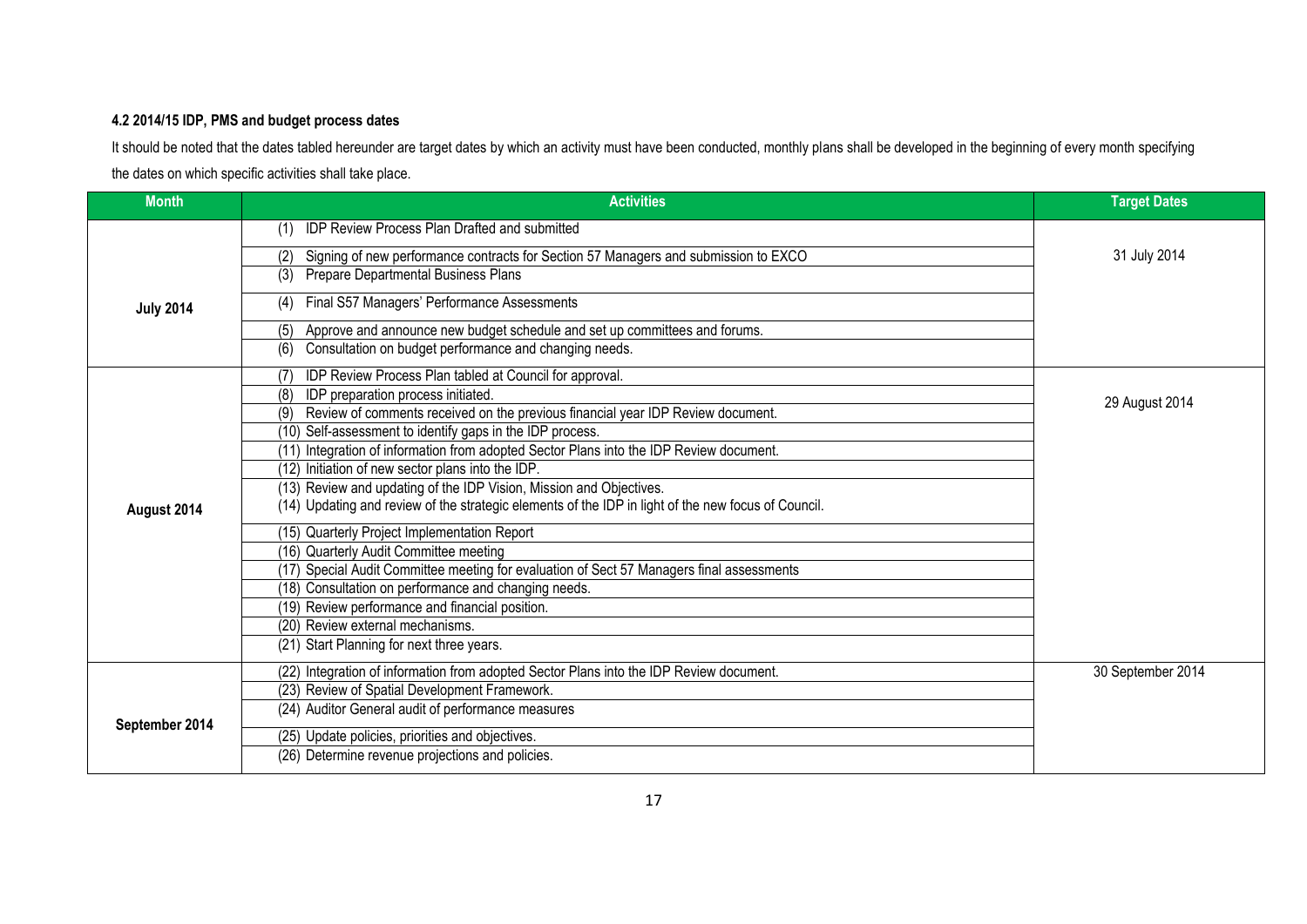|               | (27) Integration of information from adopted Sector Plans into the IDP Review document.      |                  |
|---------------|----------------------------------------------------------------------------------------------|------------------|
|               | (28) Review of Spatial Development Framework.                                                | 31 October 2014  |
|               | (29) Appointment of Internal Auditors                                                        |                  |
|               | (30) Appointment of the Audit Committee                                                      |                  |
|               | (31) Sect 57 Managers' quarterly assessments for the first quarter                           |                  |
| October 2014  | (32) Engagement with sector departments, share and evaluate plans, national policies, MTBPS. |                  |
|               | (33) Draft initial allocations to functions.                                                 |                  |
|               | (34) Draft initial budgetary changes to IDP.                                                 |                  |
|               | (35) Review of Municipal Strategies, Objectives, KPA's, KPI's and targets.                   |                  |
|               | (36) Identification of priority IDP projects internally.                                     | 28 November 2014 |
|               | (37) Project alignment between the DM and LM's.                                              |                  |
|               | (38) Quarterly Project Implementation Report for the first quarter                           |                  |
| November 2014 | (39) Quarterly Audit Committee meeting for the first quarter                                 |                  |
|               | (40) Consolidation of budgets and plans.                                                     |                  |
|               | (41) Council determines strategic choices for next three years.                              |                  |
|               | (42) Review of Municipal Strategies, Objectives, KPA's, KPI's and targets.                   | 30 December 2014 |
|               | (43) Identification of priority IDP projects.                                                |                  |
| December 2014 | (44) Compile annual report                                                                   |                  |
|               | (45) Finalise tariff policies.                                                               |                  |
|               | (46) Review of Municipal Strategies, Objectives, KPA's, KPI's and targets.                   | 30 January 2015  |
|               | (47) Identification of priority IDP projects with ward committees.                           |                  |
|               | (48) Annual Customer Satisfaction survey                                                     |                  |
|               | (49) Mayor tables annual report                                                              |                  |
| January 2015  | (50) Make public annual report and invite community inputs into report                       |                  |
|               | (51) Sect 57 Managers' quarterly assessments for the second quarter                          |                  |
|               | (52) Prepare detailed budgets and plans for the next three years.                            |                  |
|               | (53) Consolidation of Municipal Strategies, Objectives, KPA's, and KPI's and targets.        |                  |
|               | (54) Consolidation of priority IDP projects.                                                 | 27 February 2015 |
|               | (55) Quarterly Project Implementation Report for the second quarter                          |                  |
|               | (56) Quarterly Audit Committee meeting for the second quarter.                               |                  |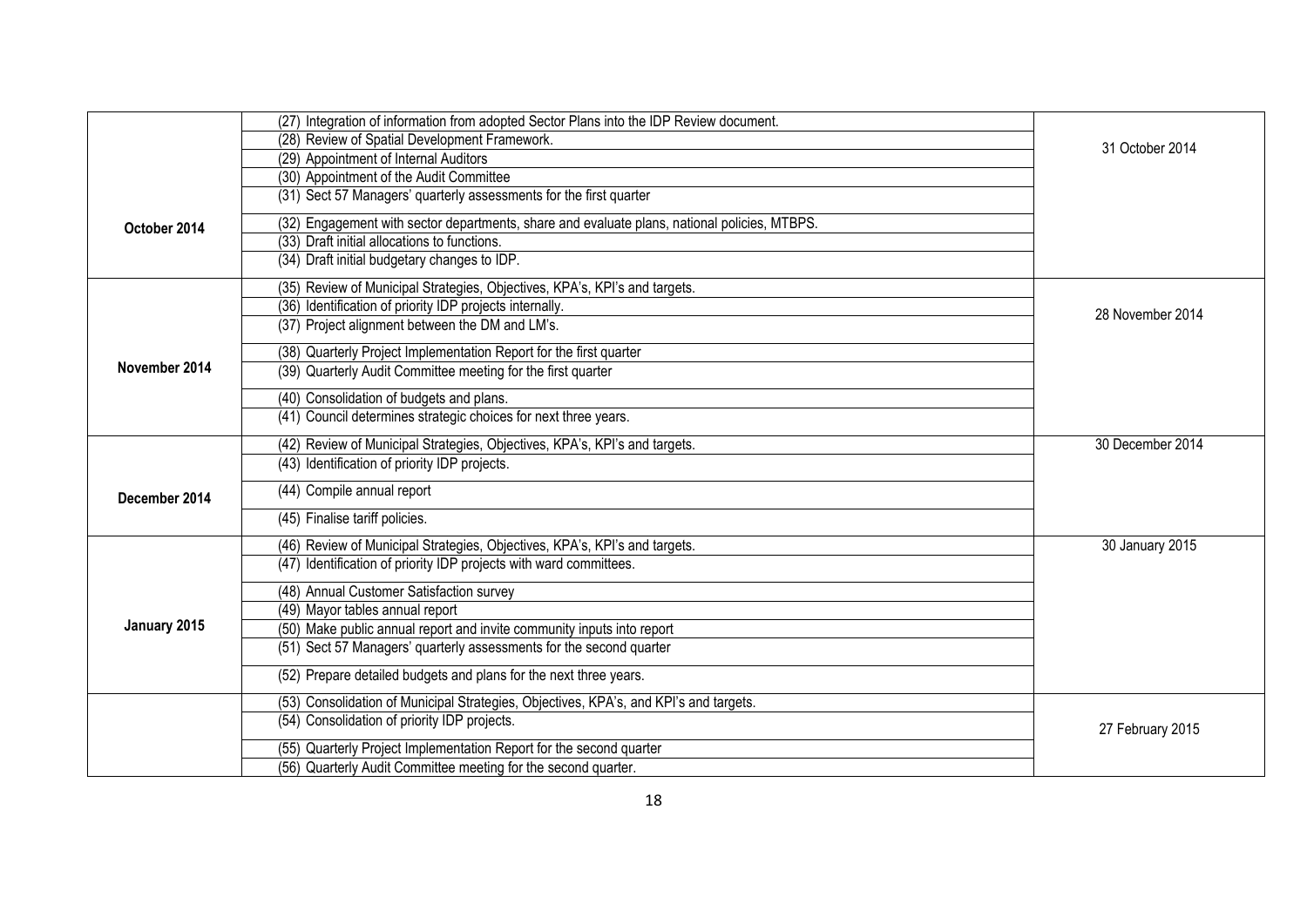|                   | (57) Submit annual report to AG, Provincial & Cogta                                                                                |               |
|-------------------|------------------------------------------------------------------------------------------------------------------------------------|---------------|
| February 2015     | (58) Complete the detailed budgets and plans for the next three years.                                                             |               |
|                   | (59) Council adopts budget and plans and changes to IDP.                                                                           |               |
|                   | (60) Initiate preparation of Financial Plan.                                                                                       | 30 March 2015 |
| <b>March 2015</b> | (61) Conclusion of Sector Plans initiated for the previous financial year and integration into the IDP Review report.              |               |
|                   | (62) Council to consider and adopt an oversight report                                                                             |               |
|                   | (63) Set performance objectives for revenue for each budget vote                                                                   |               |
|                   | (64) Mayor tables budget, resolutions, plans and changes to IDP.                                                                   |               |
|                   | (65) Finalise Preparation of Financial Plan.                                                                                       |               |
|                   | (66) Final conclusion of Sector Plans initiated for the previous financial year and integration into the IDP Review report.        | 30 April 2015 |
|                   | (67) Refinement of Municipal Strategies, Objectives, KPA's, KPI's and targets and inclusion into IDP Review report.                |               |
|                   | (68) S57 Managers' Quarterly Performance Assessments                                                                               |               |
|                   | (69) Publicise Annual Report                                                                                                       |               |
| April 2015        | (70) Submit Annual Report to Provincial Cogta                                                                                      |               |
|                   | (71) Consultation with National and Provincial Treasuries                                                                          |               |
|                   | (72) Council Debate on Budget and Plans and Public participation process launched through series of public hearings on the IDP and |               |
|                   | <b>Budget</b>                                                                                                                      |               |
|                   | (73) Public participation process launched through series of public hearings on the IDP and Budget.                                |               |
|                   | (74) Quarterly Project Implementation Report for the third quarter.                                                                | 29 May 2015   |
|                   | (75) Quarterly Audit Committee meeting for the third quarter<br>(76) Annual review of organisational KPIs                          |               |
|                   | (77) Review annual organisational performance targets and community inputs into KPI's and targets                                  |               |
|                   | (78) Public hearings on the Budget                                                                                                 |               |
| May 2015          | (79) Council adopts budget, resolutions, capital implementation plans, objectives and changes in IDP.                              |               |
|                   | (80) IDP RF meeting to consider the amendments to the IDP.                                                                         |               |
|                   | (81) Portfolio committee recommends adoption of the IDP to Council.                                                                | 30 June 2015  |
|                   | (82) Council workshop on the IDP.                                                                                                  |               |
|                   | (83) Adoption of the IDP by Council.                                                                                               |               |
| <b>June 2015</b>  | (84) Budget for expenses of audit committee                                                                                        |               |
|                   | (85) Publish budget and plans.                                                                                                     |               |
|                   | (86) Finalise performance contracts and delegation.                                                                                |               |